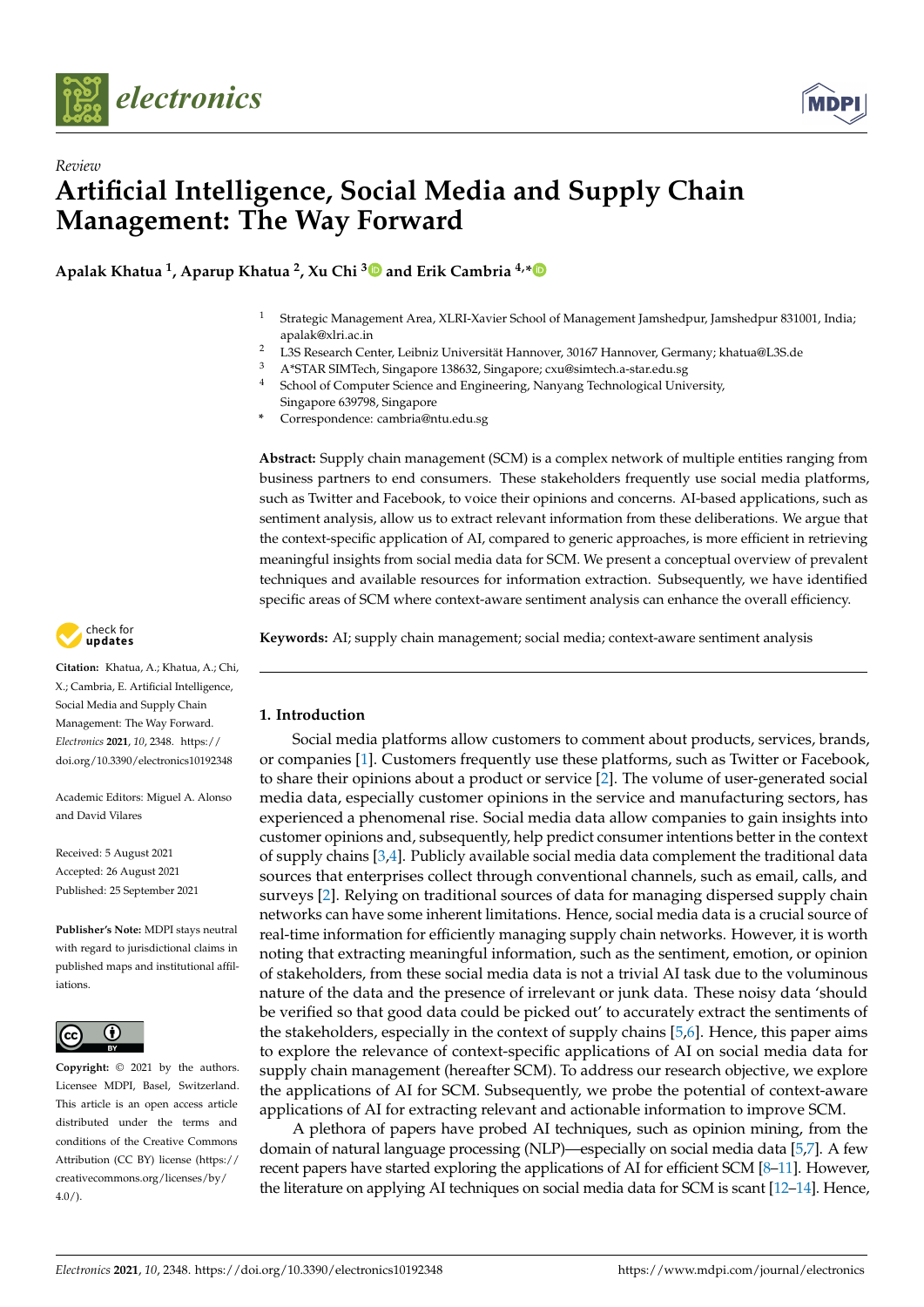our paper attempts to address this gap. We considered the Google Scholar search engine to scan the extant literature on AI-based applications in the context of SCM. To identify the relevant literature, we considered the following keywords in the title of an article: 'supply chain management', 'supply chain network', 'artificial intelligence', 'AI', 'sentiment analysis', 'opinion mining', 'context-aware sentiment analysis', 'social media', 'Twitter', and 'Facebook'. However, most of these terms are generic, and Google Scholar returns a<br>declines and absorption of the keywords and absorption of the keywords of the keywords of the keywords of the voluminous number of articles against these keywords. Hence, to identify the relevant articles, we glanced through the keywords and abstracts of these articles. For this review,<br>ceedings and have all the best distributions management area. If you do not have a linear we mostly considered two broad disciplines: computer science journals and proceedings meany considered two stodd disciplines. Computer settince journals and proceedings and management journals—especially from the operations management area. If multiple articles made broadly similar arguments or contributions, we gave preference to articles at determined broadly similar arguments of contributions, we gave preference to articles<br>that are highly cited. Additionally, we referred to a few theoretical or conceptual papers for and the raginy creed. Hetallichally, we referred to a few dicertified above context-aware sentiment analysis. Finally, we schedule about 85 are seen in the significant portion of the significant portion of the significant identified about 85 articles, and a significant portion of these papers had been published in recent times. search engine to scan the extant literature on AI-based applications in the context of SCM. our paper attempts to address this gap. We considered the Google Scholar search engine  $T_{\rm{rms}}$  reviews some of the initial but proposed in  $\epsilon$  in the initial but promising  $\epsilon$  in a section of the initial but promising works that  $\epsilon$ 

The following section briefly reviews some of the initial but promising works that employed AI in SCM. This is a relatively young field of research but has gained momentum in recent times [\[13\]](#page-16-11). Next, we have tried to identify, based on extant literature, how AI, such as sentiment analysis, can be employed for SCM. Our brief review reveals that the supply chain is a complex network of multiple entities. Thus, based on existing literature, we tried to identify some potential supply chain applications where AI-based technologies, especially sentiment analysis and opinion mining, can create value. Sentiment analysis or opinion mining is becoming a popular tool to extract real-time and relevant information from social media deliberations [\[15\]](#page-16-12). However, a simplistic AI-based approach fails to extract the more delicate nuances from the social media deliberation. In other words, extracting relevant information from these social media platforms is not a trivial AI task. Thus, our paper explicitly probes the potential of context-aware sentiment analysis. To the best of our knowledge, prior studies have rarely explored the potential of context-aware sentiment analysis in the context of SCM. This is the core contribution of our paper. Figure 1 reports this core argument graphically. We explore the prevalent techniques of context extraction and, subsequently, the available tools and resources for context extraction. Our paper conceptually demonstrates the real-life implication of this proposed approach using a small number of representative tweets and argues that future research needs to probe in this direction. To sum up, the objective of this review paper is to understand how context-based applications of AI can be applied to improve the efficiency of supply chain applications.

<span id="page-1-0"></span>

Figure 1. Application of context-aware sentiment analysis for SCM.

## **2. Artificial Intelligence and Supply Chain Management**

The complexity of supply chains is continuously evolving in today's extremely competitive economy—especially after the COVID 19 pandemic [\[10\]](#page-16-13). Thus, researchers are probing whether AI-enabled supply chain applications are viable options [\[8](#page-16-7)[,11\]](#page-16-8). Some recent works have tried to identify these trends, such as the potential of AI for SCM, through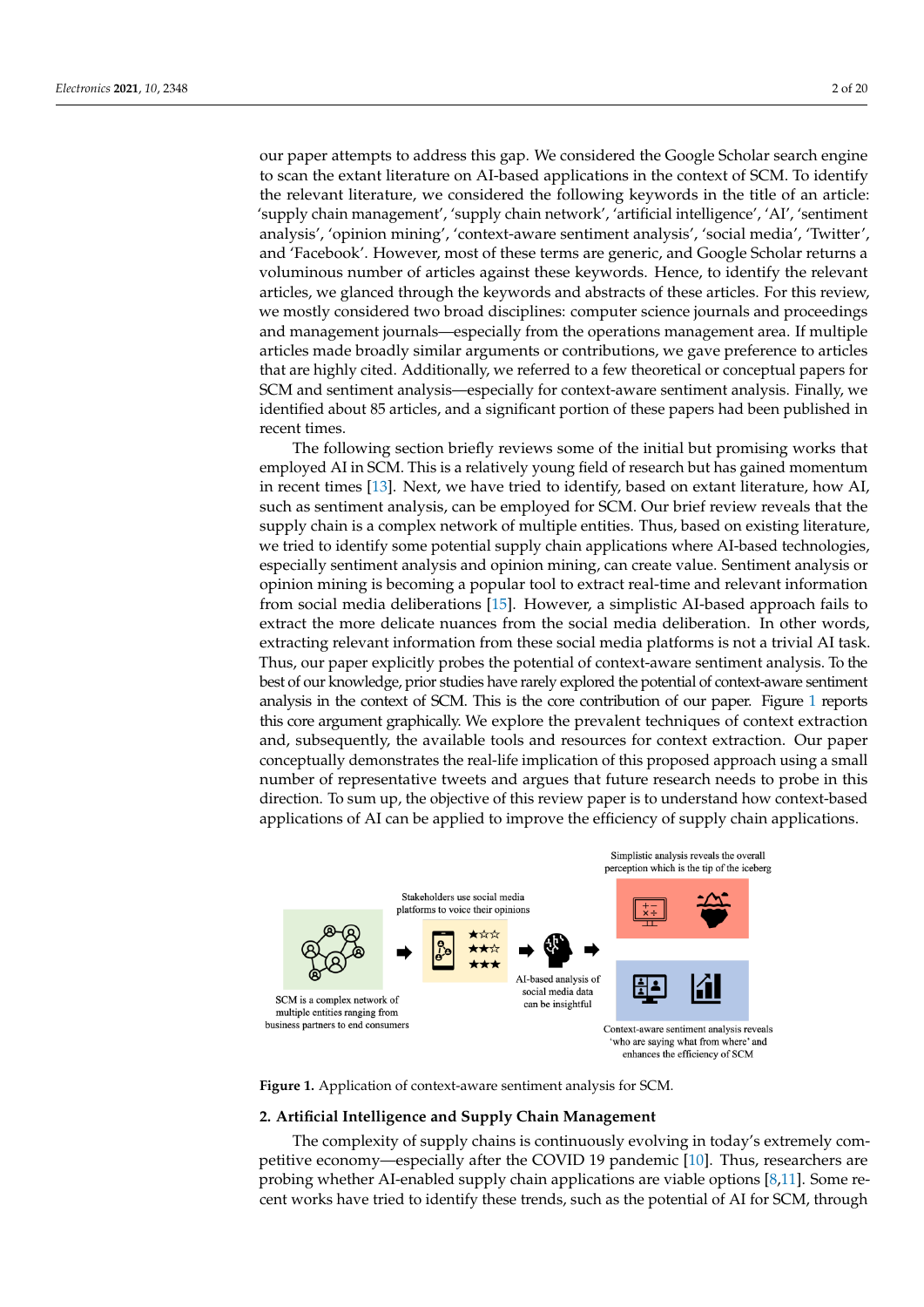a systematic literature review [\[11\]](#page-16-8). Broadly, this stream of research argues 'artificial Intelligence offers a promising solution for building and promoting more resilient supply chains' and enhances the overall decision-making process [\[9\]](#page-16-14). Prior studies have also probed the potential of AI-enabled supply chains in specific domains, such as the pharmaceuticals, food, and drink industries [\[16](#page-16-15)[–18\]](#page-16-16). Key findings from the influential works in this domain are presented in Table [1](#page-5-0) at the end of this section.

In brief, a plethora of papers have probed the viability of AI-enabled supply chain applications. However, there has been no significant research on AI-enabled supply chain transformation using big data or social media data in the past [\[14\]](#page-16-10). Applications of AI on big data and predictive analysis on supply chain performance have not been thoroughly investigated [\[12\]](#page-16-9). However, big data-enabled supply chain applications are slowly gaining momentum both in academia and among practitioners.

A systematic review of 152 articles regarding the relevance of social media data for SCM reveals that 'the research interests in this area have increased dramatically within the last decade across various industries and regions' [\[13\]](#page-16-11). In the year 2014, the Council of Supply Chain Management Professionals (CSCMP) initiated two projects in collaboration with academia, which intended to explore the relevance of AI for logistics and SCM as follows: 'Big Data: What does it mean for Supply Chain Management?' and 'The What, How and Why of Big Data in Supply Chain Relationships: A Structure, Process, and Performance Study' [\[6\]](#page-16-5). Logistics professionals also started taking initiatives to implement big data-based AI strategies. The implementation of an AI-enabled supply chain is a complex process. Thus, the top management of any organization plays a crucial role in integrating big data-based AI and predictive analysis in the decision making of SCM [\[12\]](#page-16-9). For instance, the United Parcel Service of North America, Inc. (UPS) have invested USD one billion a year to improve its shipping business and reduce fuel and company costs. Similarly, DHL Express of Germany have launched a new trend report entitled 'Big Data in Logistics, proposing a Big Data solution to showcase the operational efficiency, customer experience, and new business models' [\[6\]](#page-16-5).

It is worth noting that AI-enabled supply chain applications are not always about making a considerable investment. For instance, Best Buy simply uses a Twitter account to gain insights about recommendations and feedback from customers to improve their performance [\[19\]](#page-16-17). Employees of leading multinational enterprises from the United States, the Middle East, Europe, Asia, and Australia feel that analytics and big data-based AI positively impact the overall efficiency of SCM [\[20\]](#page-16-18). Broadly, practitioners have a favorable opinion about AI-enabled SCM. The literature on AI-enabled supply chains is mainly US-centric, followed by China, Taiwan, and other countries [\[14\]](#page-16-10). Most of these studies are published in operations research journals using data mining, optimization methods, and statistical techniques. Surprisingly, the presence of machine learning techniques or AI applications to improve sales forecasting is scant in extant literature [\[14](#page-16-10)[,21\]](#page-16-19). We agree that social media data has some inherent limitations, such as irrelevant or junk posts by users. Thus, in place of traditional social media-based approaches, blockchain technologybased social media analytics can overcome these constraints [\[22\]](#page-16-20). The extant literature broadly echoed this view [\[17](#page-16-21)[,23\]](#page-16-22). The challenge is to transform voluminous social media data into meaningful information by extracting subjective information, such as sentiment, emotion, and opinions. Subsequently, these AI-based approaches would improve the overall efficiency of the supply chain process.

The extant literature has explored the potential of social media platforms for opinion extraction and trust-building in the supply chain network [\[19\]](#page-16-17). The literature suggests that organizations: understand the opinions and emotions of workers from social media platforms, which management cannot access easily; create an environment to build relationships with customers by using social media platforms, such as Facebook and Twitter; integrate social media into business units, such as the marketing department. Next, the paper argues that social media platforms can foster trust and enhance communication capabilities in the supply chain [\[19\]](#page-16-17).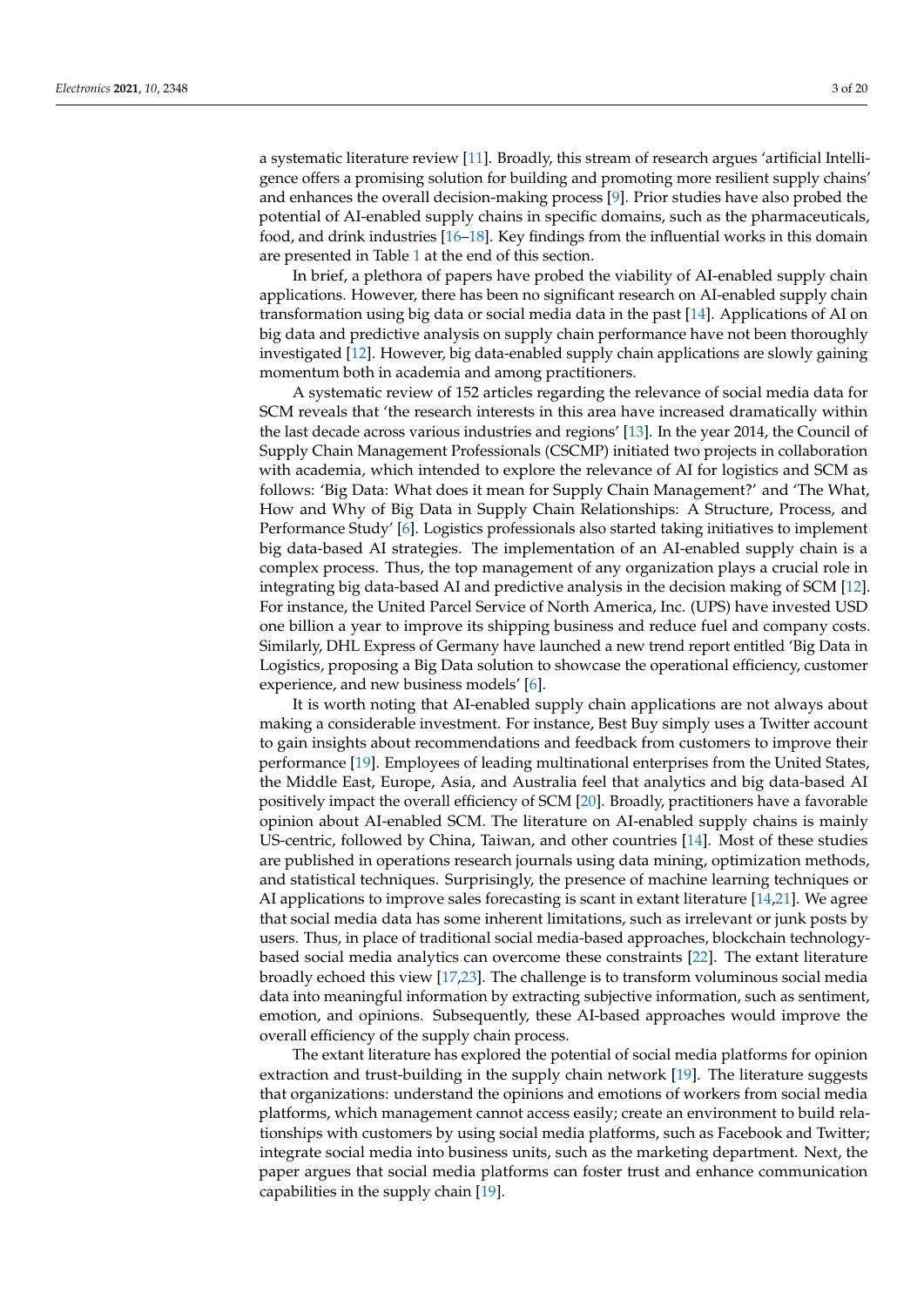Similarly, supply chain efficiency depends on mutual trust and information sharing between network entities [\[3\]](#page-16-2). Supply chain performance depends on 'information sharing, collaboration, trust, commitment, and volume and frequency of social media use.' [\[3\]](#page-16-2). Other studies have also emphasized the trust aspect [\[24\]](#page-16-23). This study probed the social media data of disaster relief activities because of the tragic Nepal earthquake in 2015, and considered AI-based analysis to explain 'resilience in supply chain networks for sustainability' and found that 'swift trust, public–private partnerships, and quality information sharing are important in shaping supply chain resilience and critical infrastructure resilience' [\[24\]](#page-16-23).

Social media data can be a crucial source of knowledge discovery [\[19\]](#page-16-17). For instance, a simple AI-based approach, such as sentiment analysis of social media data, can help us to capture 'the happiness of completing a shipment or the frustration associated with a shipment being lost or slowed down' [\[19\]](#page-16-17). If supply chain disruptions are linked to an organization's reputation, then reputation analysis might help us mitigate risks. Social media data can help a company in understanding 'who is talking about a company and who appears to be listening to them' [\[19\]](#page-16-17). Similarly, analyzing the social network structure can help a company 'to compare the supply chain structure as it is designed with the supply chain structure as it actually emerges through agent interactions'. Social media data also helps us to understand 'who would be in the market and should there be different markets for different groups?' [\[19\]](#page-16-17). Hence, AI-based applications on social media data with traditional knowledge management can make SCM more efficient.

One of the initial works in this domain considered around 22,000 tweets with the hashtag #supplychain [\[25\]](#page-16-24). This study explored the pattern of information diffusion, prevalent topics, characteristics of Twitter users, and their opinions. In addition to the sentiment analysis, the author also performed descriptive analytics, content analytics, and network analytics. This study noted that supply chain-related tweets are 'more conversational and engaging than a random sample of tweets.' Apart from the #supplychain hashtag, this study also noted the dominance of other hashtags related to 'logistics, manufacturing, sustainability, corporate social responsibility, risk management, and IT account.' These tweets deliberated a diverse range of topics from conventional topics/hashtags, such as #logistics, #procurement, #distribution, #transportation, #inventory, and so on, to slightly counterintuitive topics/hashtags such as #humanrights, #ethics, #ClimateChange, #sustainability, #fairtrade, #humantrafficking, #equity, and so on. Interestingly, the #humanright hashtag emerged as a response to the tragic Rana Plaza accident in Bangladesh where more than 1000 workers from the textile industry died.

Moreover, tweets that contain 'timely issues and challenges' and multiple hashtags get retweeted more [\[25\]](#page-16-24). Consequently, the information gets widely diffused. Some of the active users in their corpus were career service organizations, followed by SCM practitioners and supply chain magazines. Most of these supply chain-related tweets contained low sentiments (except those related to specific events such as the Bangladesh garment factory collapse) because these tweets were related to a specific event—not opinionated tweets such as political or sports discourse [\[26,](#page-16-25)[27\]](#page-17-0). However, tweets that convey dissatisfaction about 'a company's delivery service, sales performance, and ethical (or environmental) standards, and risk and disruption in the supply chain' display strong negative sentiments. Supply chain risk-related tweets not only convey strong negative emotions but also demonstrate a high diffusion rate. Similarly, another study considered two billion tweets for five years for 213 supply chain glitches from 150 publicly traded firms [\[28\]](#page-17-1). This study employed event-study methodology and observed that Twitter sharply reacts to supply chain glitches. Tweet volumes, mostly negative tweets, immediately go up after glitches. More importantly, 'Twitter reactions after a glitch accentuate the relationship between supply chain glitches and stock market returns, demonstrating how social media may elevate the prominence of supply chain problems' [\[28\]](#page-17-1). Prior studies also noted that tweet volumes and sentiments could accurately predict stock market reactions [\[29\]](#page-17-2). However, employing a simple lexicon-based approach ignores the context-specific polarity [\[21\]](#page-16-19). Generic sentiment analysis does not map the product aspect with the sentiment. For instance, a review is as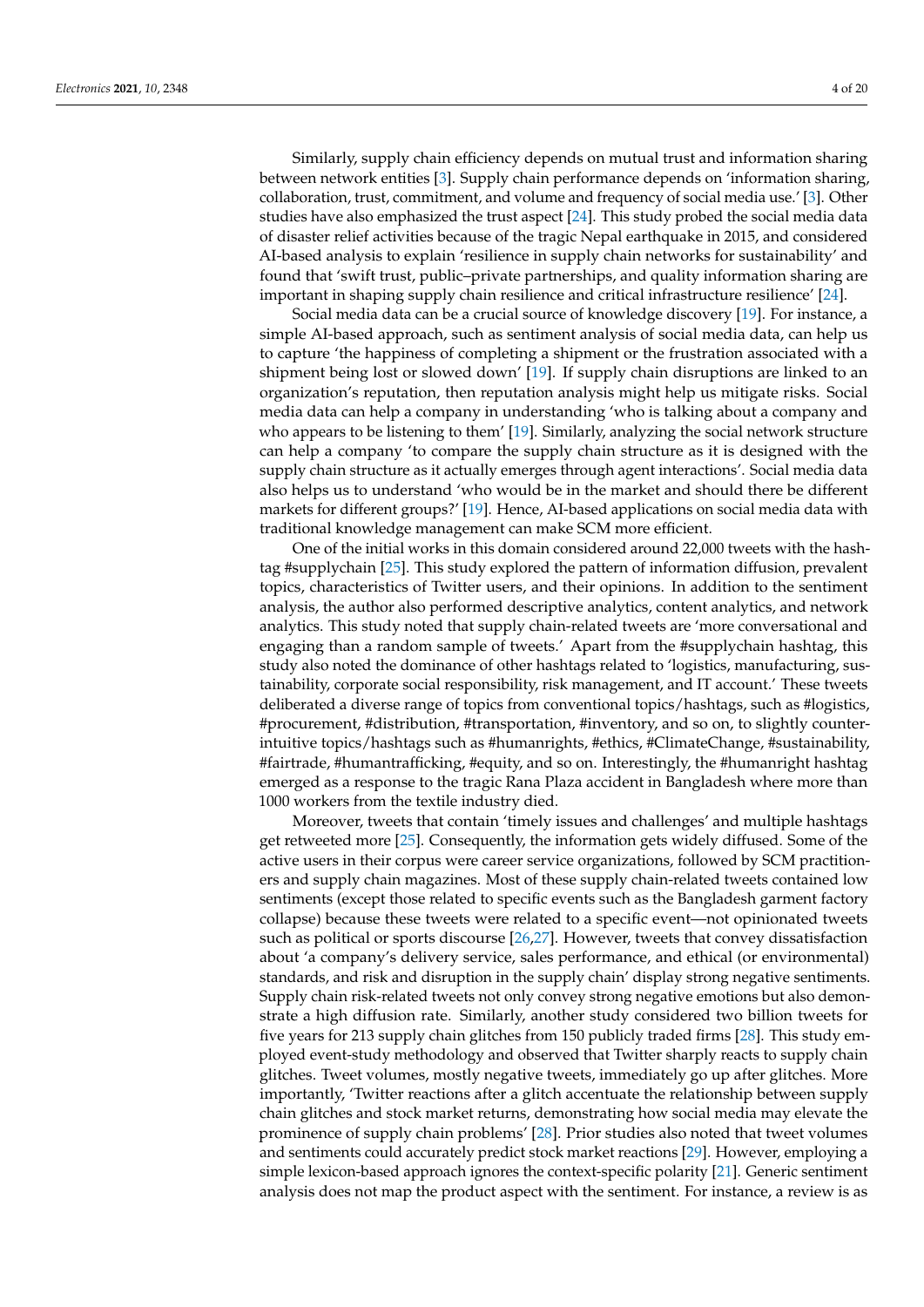follows: *The laptop's resolution is good, but the battery is problematic*. Here, we need to consider two aspects (i.e., resolution and battery) and their corresponding sentiment. Hence, to overcome the above limitations, aspect-oriented sentiment analysis can be employed in the context of SCM and demand forecasting [\[21\]](#page-16-19).

The existing literature has tried to list down how companies can use Twitter in the context of SCM [\[25\]](#page-16-24). First, companies can use Twitter as a communication channel to reach out to a larger audience and engage their stakeholders. Second, companies can use the Twitter platform as a hiring tool by posting job openings and identifying promising professionals. Third, the Twitter handle of a company can help create customer demand by sharing production information and promoting offers such as coupons and discounts. Fourth, Twitter allows a company to sense the market by analyzing customers' opinions and feedback about a product, quality, and services. Finally, Twitter can mitigate supply chain-related risks by sensing disruptions and monitoring events in real-time. Moreover, during any disruption, the Twitter platform also helps in prompt information dissemination to other stakeholders involved in the process [\[25\]](#page-16-24).

The extant literature has emphasized the need for environmental scanning 'for a firm to link the current environments (i.e., customers, suppliers, partners, and competitors) with its operations and strategic decision making in order to accommodate its business to the environments' [\[30\]](#page-17-3). One stream of studies conceptualized supply chain risk as the probability and impact of unexpected disruptions and events, such as 'natural disasters, political instability, terrorist attacks, equipment failure, and human error', that can potentially lead to 'operational, tactical, or strategic level failures or irregularities' [\[25,](#page-16-24)[31\]](#page-17-4). These studies argue that accessing real-time information from social media 'about a natural disaster that happened near your manufacturing plant, information that may alter planned travel routes, or observing the path and intensity of an on-coming hurricane' can 'enable an organization to make more informed and timely decisions on how to manage or mitigate risk' [\[31\]](#page-17-4).

From a larger perspective, the literature has also focused on supply chain risks associated with social issues. The literature has explored how AI can aid in identifying and mitigating these risks to ensure sustainability [\[32\]](#page-17-5). This perspective reveals that 'companies can predict various social problems including workforce safety, fuel consumptions monitoring, workforce health, security, physical condition of vehicles, unethical behavior, theft, speeding and traffic violations through big data analytics' especially in the context of an emerging economy and, subsequently, the company can take appropriate measures to mitigate these social risks [\[32\]](#page-17-5). However, this approach can be extended to developed as well as developing countries.

The extant literature broadly agrees that AI-based approaches to social media data allow a company to gain insight into the perception of potential and existing customers. For instance, a prior study collected Twitter data for three smartphone brands (i.e., Apple, Samsung, and Huawei) and employed sentiment and opinion analysis on their corpus to understand customers' perceptions for managing the smartphone supply chain [\[33\]](#page-17-6). Similarly, in the food industry context, another study collected approximately 1.3 million tweets that mentioned 'beef' and 'steak' [\[34\]](#page-17-7). Next, this study categorized these tweets according to their polarity. For negative tweets, 'most frequently used words associated with 'beef' and 'steak', were 'smell', 'recipe', 'deal', 'color', 'spicy', 'taste', and 'bone'. On the contrary, frequent words for positive tweets were 'fresh', 'dish', and 'taste.' Next, they employed hierarchical cluster analysis to explore the opinions of users regarding beef and steak across the globe. This allowed them to identify three dominant clusters of customer concerns as follows: the first cluster was about bone and broth—'which highlights the excess of bone fragments in the broth'; the second cluster was about jerky and smell—where customers expressed 'their annoyance with the bad smell associated with jerky'; the third cluster was about taste and deal [\[34\]](#page-17-7).

Similarly, analysis of positive tweets allowed this study to identify two clusters as follows: the first cluster was comprised of words such as 'dish', 'win', 'gbbw' (abbreviation of Great British Beef Week), 'celebrate', 'redtractorfood', 'share', and 'hamper' (the last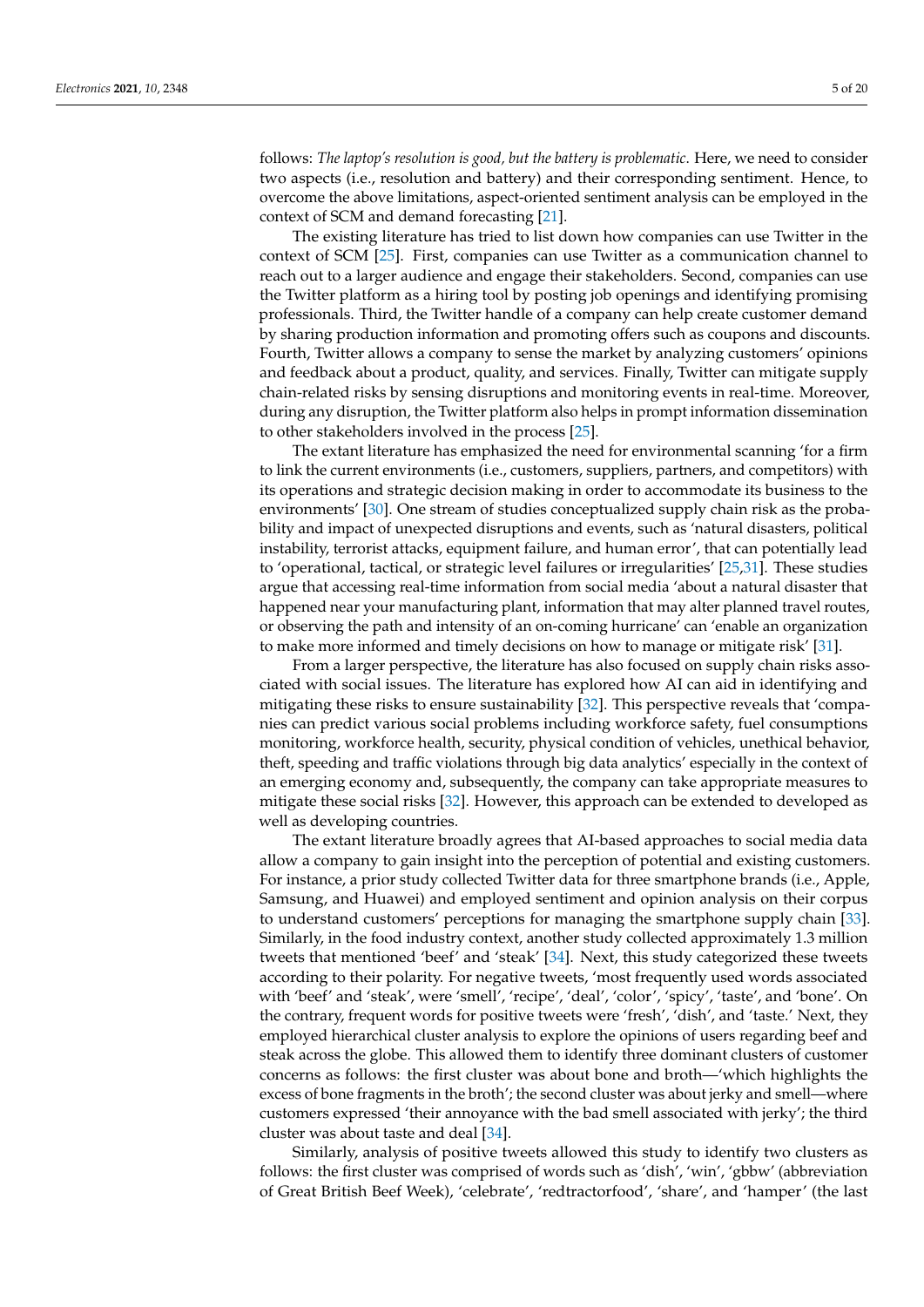few keywords captured the promotional event where a company named Red Tractor had asked their 'customers to share their dish in order to win a beef hamper'); the second cluster was composed of words such as 'love', 'taste', 'best roast', and 'delicious food'. Finally, a fine-grained AI-based analysis of the social media data allowed this study to identify six significant concerns—bad flavor and unpleasant smell, traceability issues in beef products, extra fat, discoloration of beef products, hard texture, and the presence of a foreign body [\[34\]](#page-17-7). It is worth noting that insights from the analysis of negative tweets were more valuable than the positive tweets in designing a consumer-centric supply chain.

The literature has also probed the potential and constraints of AI-based customer analytics to improve sales forecasting in the supply chain [\[35\]](#page-17-8). For instance, point-of-sales data 'are integrated across multiple selling channels', allowing companies to overcome demand censuring [\[35\]](#page-17-8). Similarly, in-store technologies allow the probing of customer purchasing decisions. Additionally, user-generated social media data also enhance forecasting models. However, these data are voluminous, unstructured, non-repetitive, and, thus, difficult to extract relevant information from for demand forecasting. Moreover, integrating conventional sources with AI technologies is also challenging [\[35\]](#page-17-8). Another study explored the potential of social media data for supply chain social sustainability in the context of the freight logistics industry of Nigeria [\[36\]](#page-17-9). This study proposed a theoretical framework to identify critical success factors that influence social media usage by combining two streams of theories. Most importantly, this study noted that 'the integration of social media in the Nigeria freight logistics sector is still in the early stage, which signifies the slow rate of using social media'.

| <b>Issues</b>           | <b>Key Takeaways</b>                                                                                                                                                                                                                                         |  |
|-------------------------|--------------------------------------------------------------------------------------------------------------------------------------------------------------------------------------------------------------------------------------------------------------|--|
| Opinion mining          | Analyzing social media data, such as Facebook and Twitter, aids<br>in investigating the opinions of stakeholders; customer analytics<br>can improve the forecasting of sales; negative tweets are more<br>insightful for improving SCM efficiency [19,33-35] |  |
| Relationship building   | Social media platforms allow to build trust-based relationships<br>with stakeholders; supply chain efficiency and resilience rely on<br>mutual trust and information sharing between various network<br>entities [3,19,24,25]                                |  |
| Information propagation | Social media posts, such as contextual tweets that report supply<br>chain-related constraints or bad experience, are more interactive;<br>tweets with multiple hashtags get retweeted more [25,28]                                                           |  |
| Reputation management   | Social media, such as Twitter, spontaneously reacts to supply<br>chain glitches; negative tweets about supply chain disruptions<br>can have reputational concerns [19,28]                                                                                    |  |
| Mitigating risks        | Probing social media data can reduce business/operational and<br>social risks by sensing disruptions in real-time and ensuring<br>supply chain sustainability [25,31,32]                                                                                     |  |

<span id="page-5-0"></span>**Table 1.** AI-based approaches on social media data for SCM.

To conclude, AI-enabled supply chain applications have attracted the attention of practitioners and academia in recent times. Some of the recent works have provided an exhaustive review of this stream of research [\[13,](#page-16-11)[37,](#page-17-10)[38\]](#page-17-11). Broadly, the extant literature has observed that complementing traditional sources of data, such as survey data, with publicly available data from social media platforms, such as Twitter or Facebook, enhances the performance of SCM [\[22\]](#page-16-20). Relying entirely on a traditional survey-based approach would be costly, and response times would be greater in the case of supply chain glitches. On the contrary, our review reveals that AI-based techniques can be employed for opinion mining, building relationships with stakeholders, understanding the nature of information propagation, managing brand or reputational perceptions, and mitigating various types of risks (refer to Table [1](#page-5-0) for details). Most importantly, AI-based approaches allow an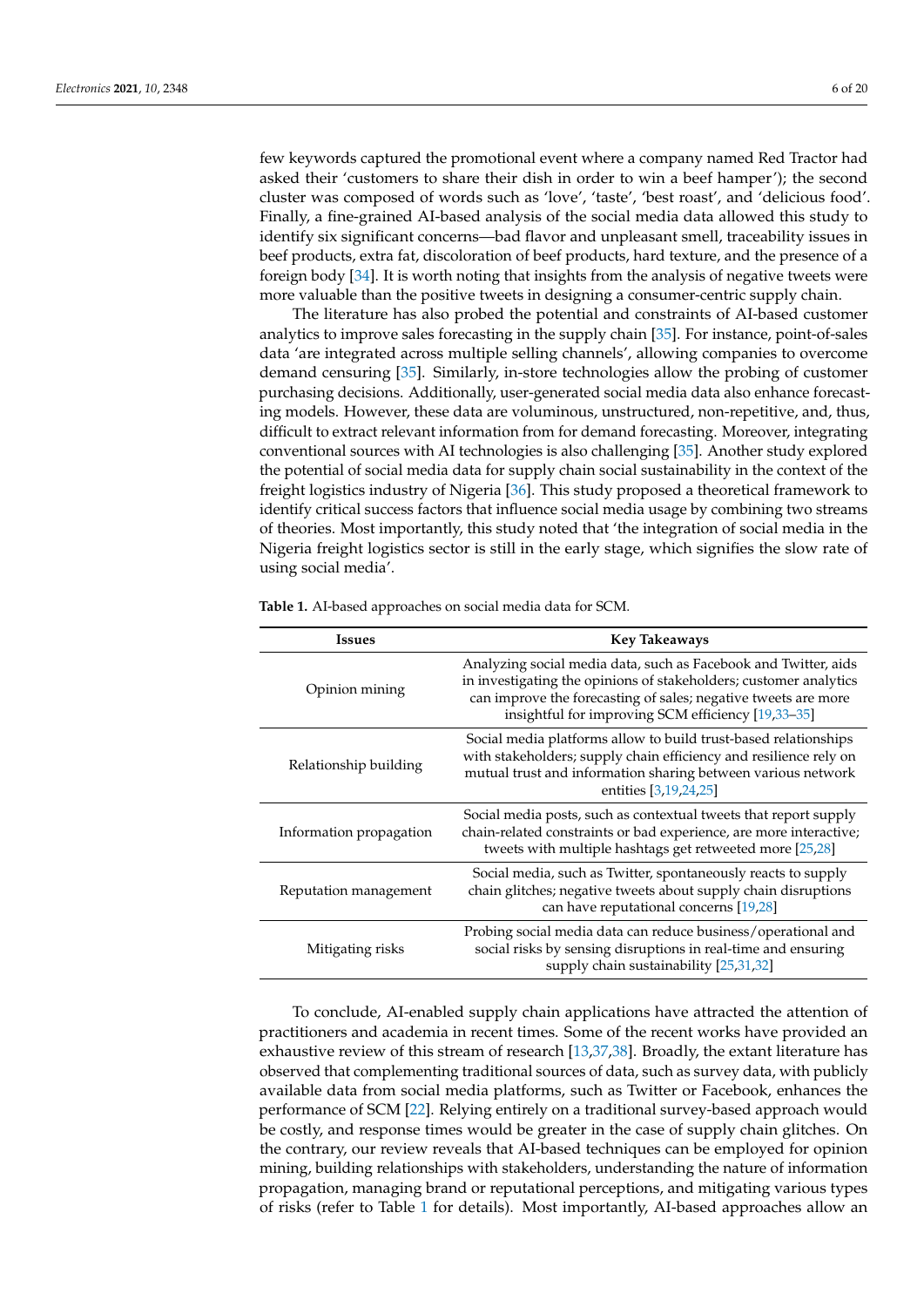analysis of real-time social media data compared to traditional survey-based techniques. Interestingly, prior studies have also observed that a significant portion of social media deliberation conveys supply chain-related problems. However, negative tweets are more crucial in order to identify areas of improvement and enhance the overall efficiency of supply chains.

# **3. Scope of Sentiment Analysis in Supply Chain Management**

We argue that the scope of sentiment analysis and opinion mining in the context of SCM can have a wide-range of applications. However, it is essential to identify potential areas of supply chain applications where opinion mining can be employed to improve the overall performance. A supply chain can be defined as 'an integrated process wherein raw materials are manufactured into final products, then delivered to customers (via distribution, retail, or both)' [\[34\]](#page-17-7). One stream of the supply chain literature has emphasized the overall integrative approach from procuring basic raw materials to delivering the final product to end consumers [\[34\]](#page-17-7). In contrast, another stream conceptualized supply chains as a network of organizations/entities that interact to coordinate the process from processing raw materials to delivering the final product/service to the end consumer [\[39\]](#page-17-12). It is worth noting that the 'lack of a universal definition of SCM is in part due to the way the concept of the supply chain has been developed; the concept of the supply chain has been considered from different points of view in different bodies of literature' [\[39\]](#page-17-12). Broadly, the supply chain can be categorized into 'four echelons (supply, manufacturing, distribution, and consumers), where each level (or echelon) of the chain may comprise numerous facilities' [\[34\]](#page-17-7). The complexity of a supply chain is a function of 'the number of echelons in the chain and the number of facilities in each echelon' [\[34\]](#page-17-7). Understanding the implicit power structure among these entities or echelons is a crucial task. However, AIbased techniques can be employed to probe the discourse of organizational communication to unravel the underlying power structure in the domain of SCM [\[40\]](#page-17-13).

In short, SCM is a complex process, and a rich body of literature has explored various aspects of SCM. Several review papers have provided a detailed description of the same [\[39,](#page-17-12)[41](#page-17-14)[–45\]](#page-17-15). Hence, providing a holistic review of SCM is beyond the scope of our article. Moreover, social media data will not be available for all of the layers/echelons of the supply chain. For instance, the information sharing between manufacturing and distribution facilities might be an internal communication within an organization or between two network entities. We cannot expect tweet posts by stakeholders for this layer of a supply chain. Thus, the following section identifies certain crucial portions of supply chains, such as sales, inventory, and operations planning, where AI-based approaches can be applied to improve operational efficiency.

## *3.1. Predicting Future Demand*

Predicting future demand is one of the main challenges. For instance, a crucial aspect of SCM is to tackle the 'uncertainty in demand and inaccurate customer demand forecast'—commonly known as the bullwhip effect [\[3\]](#page-16-2). Accurate prediction of future demand can enhance the planning efficiency. It allows businesses 'to optimize stocks, reduce costs, and increase sales, profit, and customer loyalty' [\[46\]](#page-17-16). Another main advantage of demand forecasting is cost savings. With accurate demand prediction, just-in-time inventory management policies can help reduce inventory levels, achieve lower inventory costs, and maintain service levels. It also helps in production management capacity planning and maximizing capital utilization. For example, additional production lines can be allocated to produce products with increasing demand and fewer production lines for dipping demands. At the same time, with accurate future demand predictions, vehicle routing planning can accomplish more efficient results with lower transportation costs [\[47\]](#page-17-17). The benefits of precise predictions are enormous, but the high accuracy of the future is a tremendously difficult problem due to the high complexities involved. Scholars have provided a detailed review of this domain [\[48\]](#page-17-18). Analysis of real-life data reveals that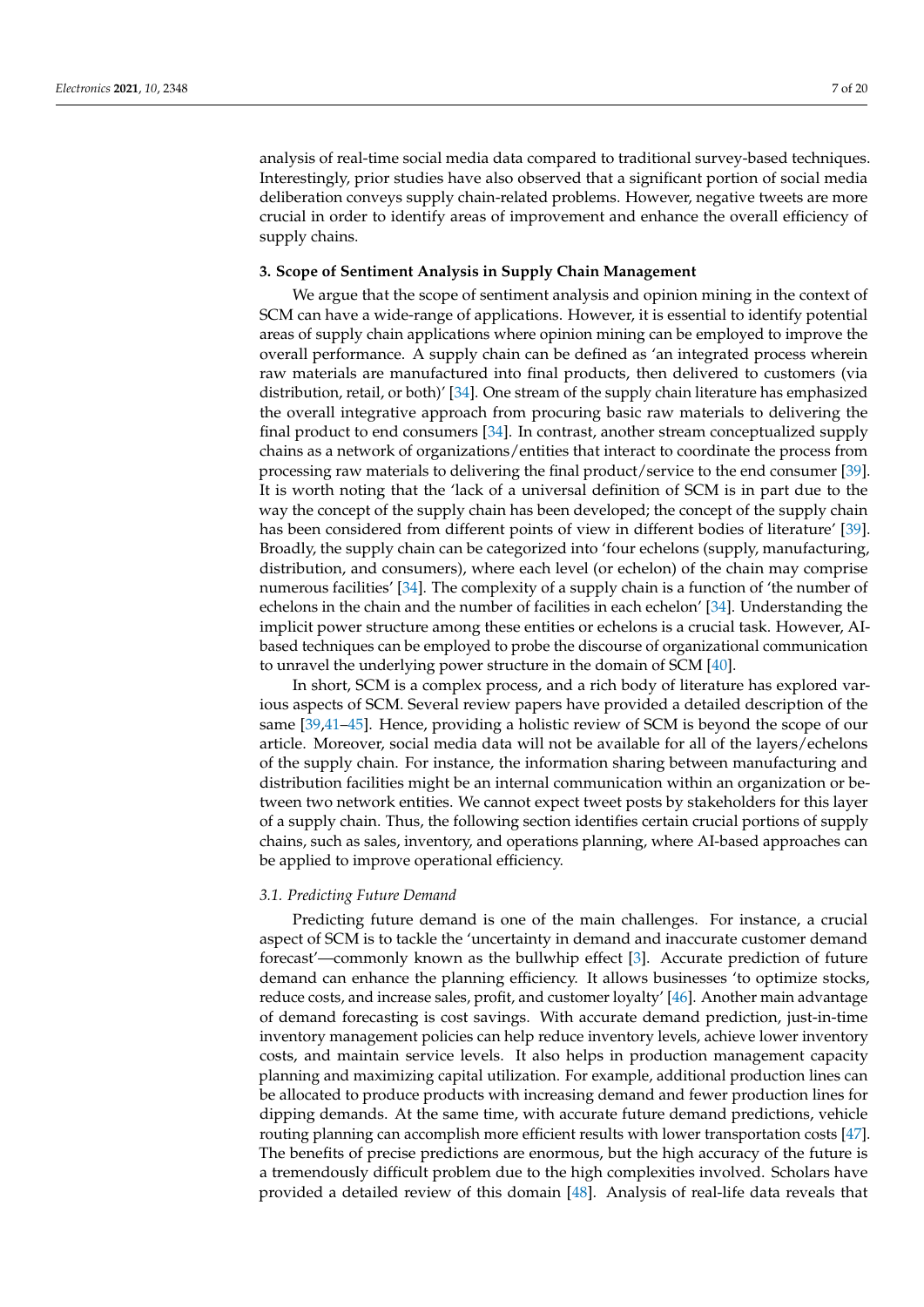integrating 'different forecasting models that include time series algorithms, support vector regression model, and deep learning method' improved demand forecasting accuracy [\[46\]](#page-17-16). Broadly, scholars recommend AI-based techniques for anticipating demand [\[49\]](#page-17-19).

Nevertheless, some efforts have been invested in exploring the possibility of using sentiment analysis to predict future sales [\[50\]](#page-17-20). Several studies have shown a high correlation between online product reviews and consumer purchase decisions [\[51–](#page-17-21)[53\]](#page-17-22). For instance, 'social media is a source for early indicators of actual consumer demand', thus, 'social media can allow for predicting demand with greater precision than other methods' [\[3\]](#page-16-2). In other words, AI-based analysis of social media data can aid in 'better understanding the behaviors and preferences of the customers so that predictive models could find out the potential market and profit margin' [\[6\]](#page-16-5). Other studies also found statistically significant relationships of online reviews with future sales volumes [\[54,](#page-18-0)[55\]](#page-18-1). For instance, social media data can predict success with reasonable accuracy [\[2\]](#page-16-1). Intuitively, a high positive sentiment count for a product will emit a strong influence on consumers to purchase the product and, thus, signify an increase in future demand; however, this might not be true, as an expression of a positive comment about a product might not reflect the intent to make a purchase decision. For instance, a person who expresses positive reviews online for a product might have already purchased the product. Hence, his positive perception might not contribute to the potential possibility for future sales. However, this logic may not be relevant to the FMCG sector—as the products generally have short lifespans. Hence, the chances of further purchases are high if a consumer is happy with the product. The massive presence of positive sentiments induces the effect of word-of-mouth (WOM), which increases product sales from other potential buyers, which creates more WOM and further sales [\[55\]](#page-18-1). These observations substantiate the practicality of using AI-based approaches to predict future demand. Using only sentiment data to predict future sales might have limited accuracy. However, when the results from sentiment analysis are combined with existing methods, such as autoregressive models, the accuracy of the prediction model can be improved [\[2\]](#page-16-1).

## *3.2. Evaluating Product Performance*

The most frequent and everyday use of AI-based sentiment analysis is the evaluation of product performance levels. For instance, AI-based approaches can track perceptions or public opinions about a specific product or service. Thus, organizations can track and monitor public opinions for products or brands through social media deliberations or product review platforms. For instance, social media data, such as tweet feeds, allow us to understand the sentiment and opinion of customers in the context of the food industry [\[34\]](#page-17-7). Specific aspects of the product, for example, 'taste', 'healthiness', and 'durability', can also be evaluated by specific calculated scores for each aspect, which not only identify the strengths and weakness of their products but also provide exact areas for the marketing team to play on their strengths and the R&D team to work on their weakness. Since social media data is public, a similar analysis can also be performed for competitors' products to determine relative standings [\[1\]](#page-16-0). Product manufacturers can tap into insights from the product performance scores instead of direct feedback from their end customers. AI-based approaches can potentially improve the effectiveness of delivering the right product to potential consumers.

## *3.3. Monitoring Brand Reputation*

An organization's reputation is critical to its success—a good reputation is advantageous to a company. If the product quality and prices are equivalent for all competitors, customers will tend to purchase from a more reputable company or from a brand that is deemed more prestigious. Additionally, with higher reputation levels, companies can have more power to set a higher premium price for their products. Thus, maintaining a good reputation is vital for corporations due to the stiff price competition. Although reputation level is an intangible attribute, it is a critical aspect in determining a competitive advantage. With the rise of social media, the speed of information travel has been further amplified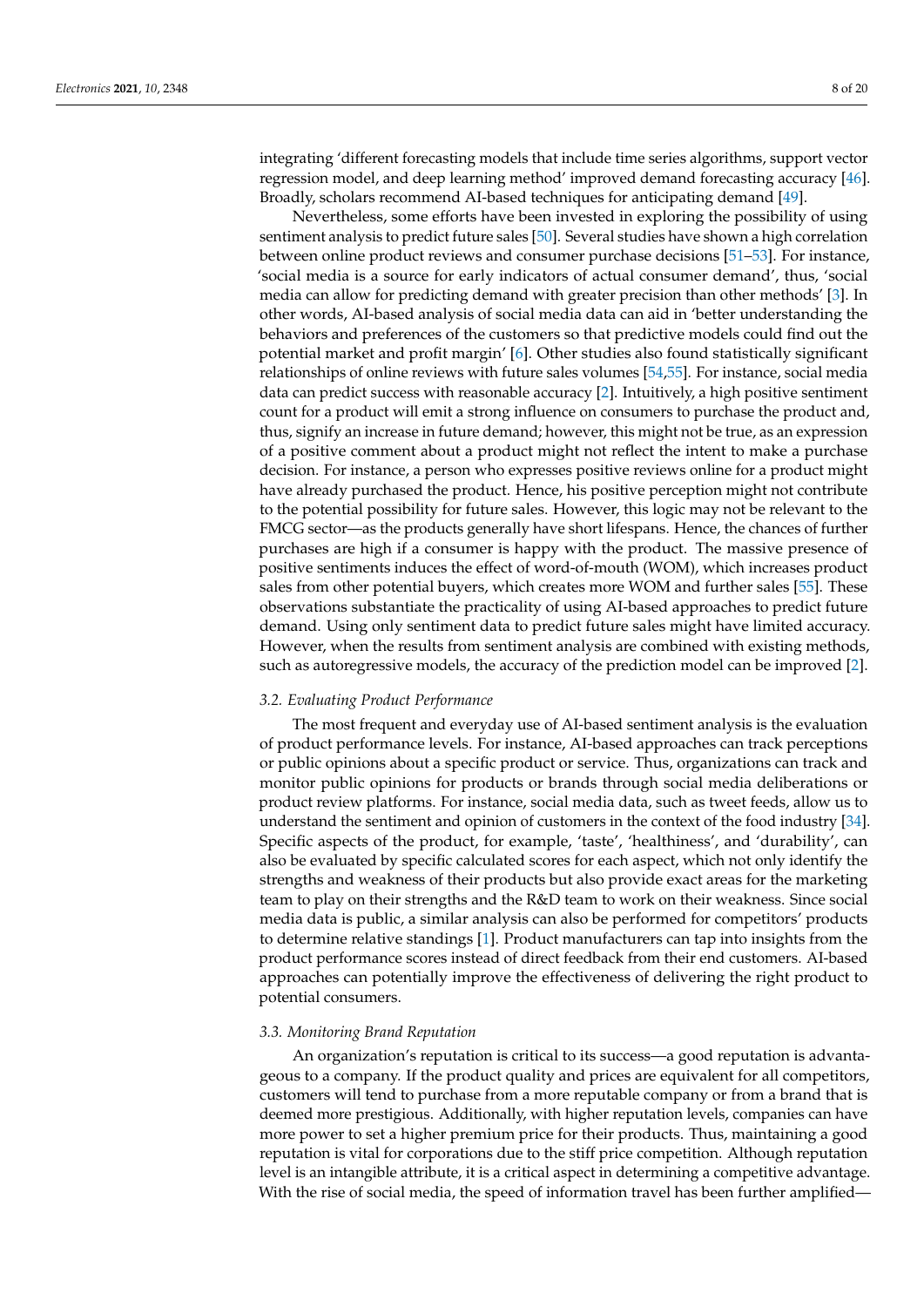reflecting the high vulnerability of a company's reputation being affected via social media within a short period. Therefore, it is increasingly vital for companies to listen attentively on social media platforms; any negative discussions can potentially damage their reputation and can be detected early for immediate remedial action. AI-based approaches can help organizations in these pursuits. As we discussed previously, supply chain disruptions might be linked to the reputation of an entity. Thus, a stakeholder's reputation analysis might help us mitigate the risk associated with supply chain disruptions [\[19\]](#page-16-17).

#### *3.4. Evaluating Promotional Campaigns*

In recent times, marketing initiatives have evolved, and companies aggressively use social media channels in addition to traditional channels. This gives organizations exposure to a large user base. More importantly, social media-based campaigns are relatively inexpensive options in comparison to traditional approaches. AI-based approaches can evaluate the effectiveness of social media marketing campaigns. Effective marketing requires multiple cycles of experimentation and optimizing, and, thus, continuous monitoring of the effects of promotional campaigns is needed to maximize the gain from marketing activities. Using AI-based analytics help in gauging the opinion of consumers, or the 'social media buzz' can be measured to reveal critical several decision results. It would also allow probing as to which channels or periods are more effective or how the marketing campaigns have affected the company's reputation or brand. As discussed earlier, a company can simply use its Twitter handle to inform its customer base about promotional campaigns such as coupons and discounts [\[25\]](#page-16-24).

## *3.5. Customer Segmentation*

Market segmentation is a business strategy that divides an entire market into multiple customer segments based on customer attributes. Segment-specific strategies or products can be better designed to target or differentiate specific customer groups to maximize the potential for sales. Usually, market segmentation is performed by considering demographic profiles or psychographic parameters. However, segmenting a market using manual means is challenging and can lead to inappropriate segmentations. Longitudinal data of customerspecific sentiment or opinion may provide valuable insights for performing consumer profiling and, subsequently, allows for sentimental market segmentation. AI-based analysis of customer-specific social media data can reveal untapped market segments. In other words, opinion mining can serve as an evidence-based consumer profiling, improving the accuracy of customer segmentation and allowing organizations to get to know their customers better. In this context, [\[19\]](#page-16-17) argues that probing social media data allows us to understand 'who would be in the market, and should there be different markets for different groups?'

To sum up, this section of our paper has attempted to identify some potential areas of supply chain applications where AI-based techniques can be employed to make the process more efficient. Table [2](#page-9-0) reports the core arguments of this section in a tabular format. We have identified five specific supply chain applications: prediction of future demands, evaluation of product performance, monitoring of organization and brand reputation, evaluation of marketing and promotion campaigns, and segmenting of the customer market. We have reviewed some of the early works in these domains or works that can be extrapolated in SCM. The next section explores why context-aware sentiment analysis can be more insightful in the context of supply chain applications.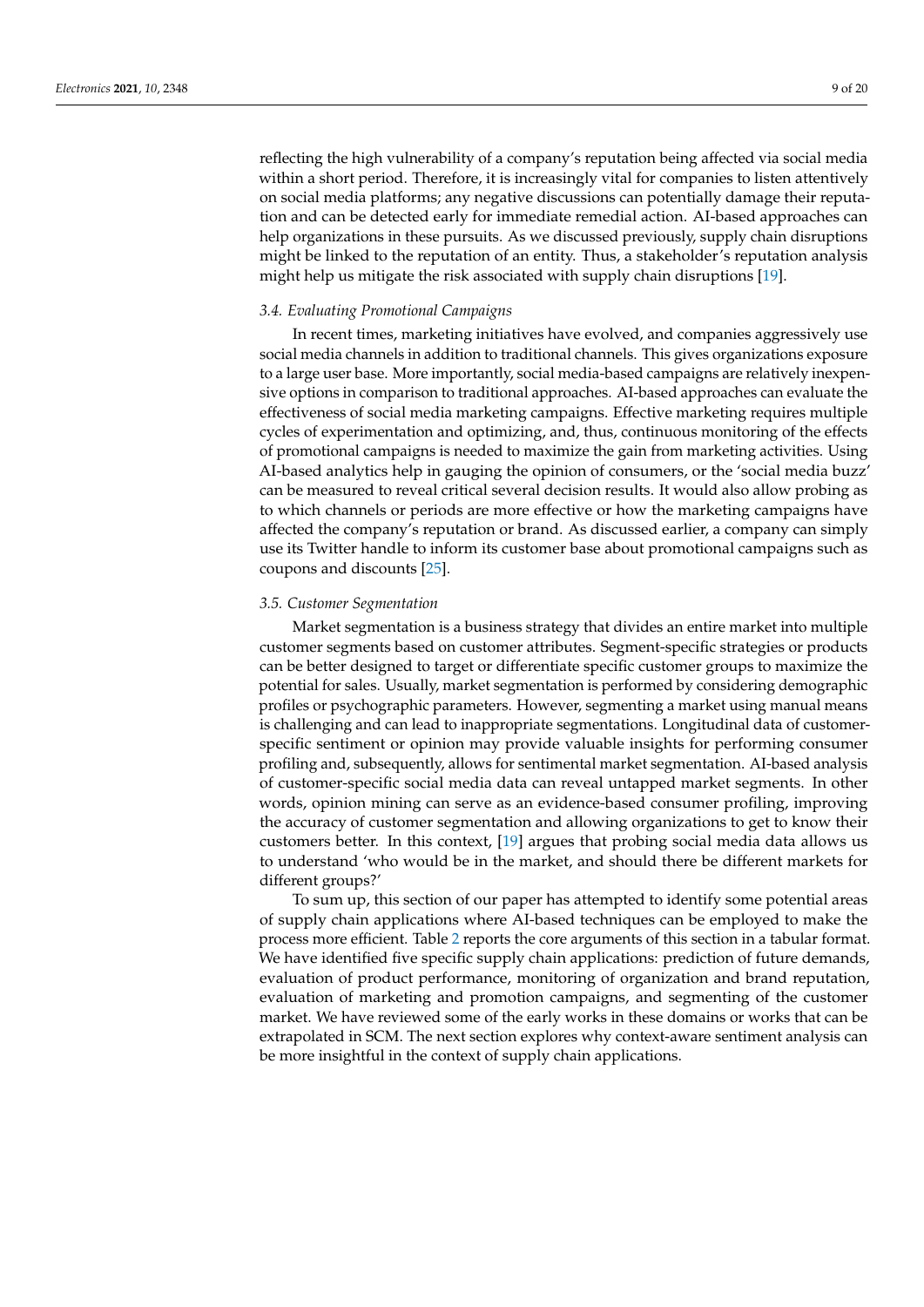| <b>Supply Chain Applications</b> | AI-Based Insights from Social Media Data                                                                        |  |  |
|----------------------------------|-----------------------------------------------------------------------------------------------------------------|--|--|
| Predicting future demand         | Social media data can reveal the market sentiment and<br>indicate future demand                                 |  |  |
| Evaluating product performance   | Sentiment analysis of social media data indicates the<br>public opinion about a specific product or service     |  |  |
| Monitoring brand reputation      | Investigating social media sentiments about a company<br>reveals the overall brand of the company               |  |  |
| Evaluating promotional campaigns | AI-based analysis allows to probe the overall reach and<br>effectiveness of social media-based campaigns        |  |  |
| Customer segmentation            | Customer-level analysis reveals personal preferences,<br>i.e., liking and disliking, for product recommendation |  |  |

<span id="page-9-0"></span>**Table 2.** Scope of Sentiment analysis for SCM.

## **4. Context-Aware Sentiment Analysis**

Sentiment analysis can be defined as an NLP-based approach to investigate people's sentiments and emotions toward a particular event, issue, or topic. A social media platform 'provides new tools to efficiently create and share ideas with everyone connected to the World Wide Web. Forums, blogs, social networks, and content-sharing services help people share useful information' [\[56](#page-18-2)[,57\]](#page-18-3). Here, customers can share their opinion about a product, and potential customers can know prior users' opinions. However, this information is unstructured. Sentiment analysis can extract relevant information from this data, but the task is not trivial [\[4,](#page-16-3)[58\]](#page-18-4). For instance, a generic word-based approach might fail to capture the implicit opinion (or apprehension) of a customer for a product, such as 'Is the Samsung Galaxy Note 7 good?' [\[21\]](#page-16-19). Sentiment analysis is not only a simple polarity detection task but rather an ensemble of NLP problems [\[59\]](#page-18-5). Generally, there are two distinct approaches to break down the text data into features—the syntactic approach or the semantic approach. Each of these approaches is based on very diverse schools of thought and is imperative to the subsequent classification step in sentiment analysis.

Syntactic features aim to capture patterns in the inherent structure of the text, which depends on specific representational rules of words defined by a language. There are several common ways of representing syntactic features, such as the standard bag-of-words (BOW), n-grams, POS tags, and negations. For syntactic-based features, the classification process is often a supervised one. On the other hand, semantic features emphasize capturing the intrinsic meaning of words as well as contextual information within the text. The most used features include sentiment orientation, appraisal groups, recognized named entities, extracted relations, and parsing. For semantic-based features, the classification process is often an unsupervised one as an external resource is required to guide how to assign quantitative values to qualitative information.

The semantic approach suggests that we need to consider the context of social media data. To capture the intrinsic meaning of social media data, we need to consider contextual information. Context information may include previous discussions, the profile of the commenters, relationships between commenters, and so on. For instance, a negative tweet about a possible delay in the delivery is relevant information. However, a negative tweet by a potential customer and a negative tweet by a business partner are not the same. The negative perception of a business partner in a supply chain network might be a more significant concern for a company than the negative perception of a not-so-significant potential customer. Contextual information, such as the profile of social media users, will tease out these finer nuances and improve our interpretation of the situation. Hence, the remaining portion of this section intends to highlight various aspects of context-aware sentiment analysis.

Contexts appear ubiquitously in almost every communication event, and the key to understanding the context is in identifying them and then utilizing the clues that contexts inherently carry. Such contextual information is often used to supplement the features of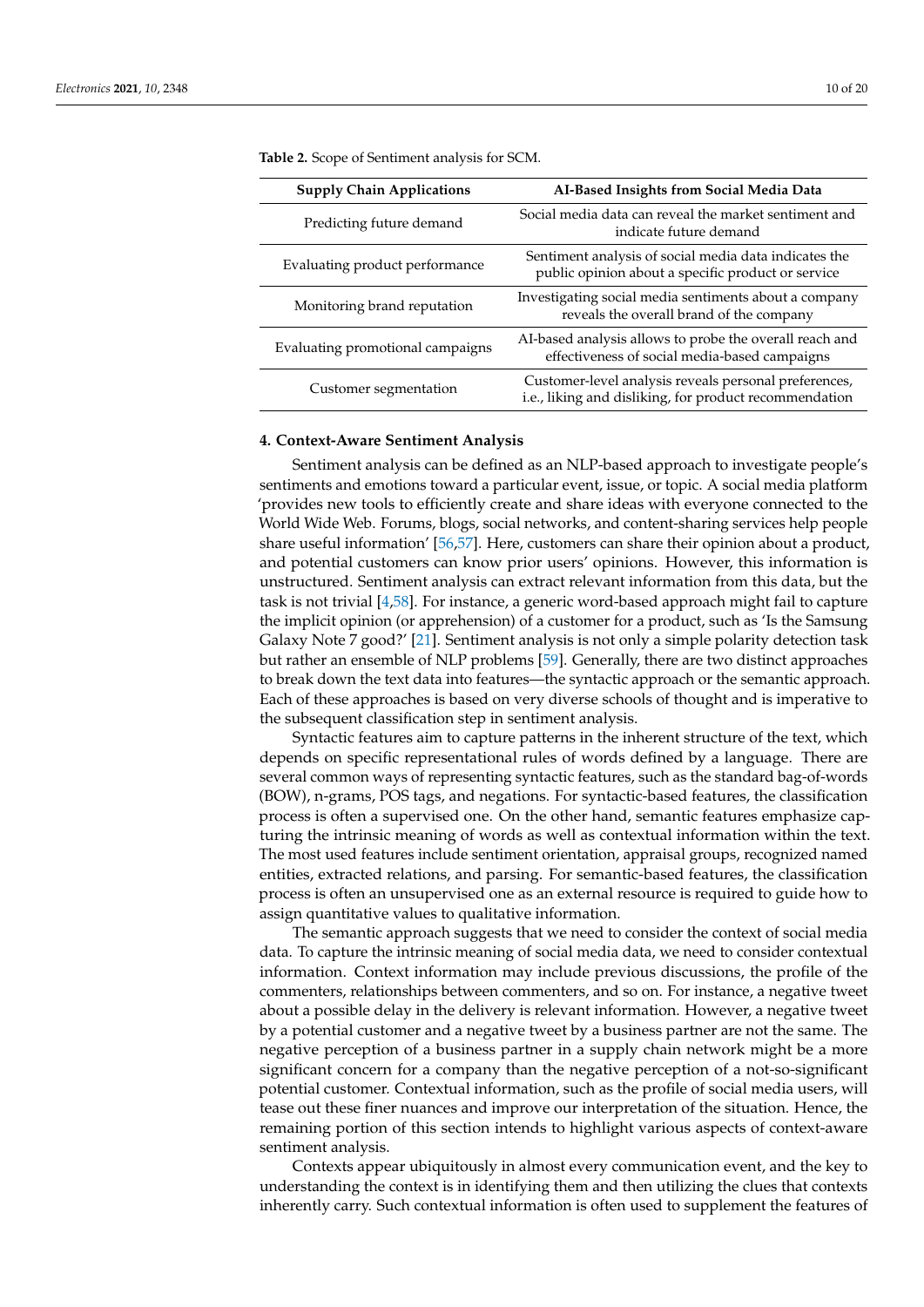many existing AI-based applications as they provide valuable and relevant information to discern the actual situation more effectively [\[60–](#page-18-6)[62\]](#page-18-7). Contexts can exist in various forms, and each can offer different contextual information. Understanding the various types of contexts and the opportunities arising from the usage of contextual information is critical to the study of context-aware information extraction. Such contextual information can be easily retrieved from structured data sources such as sensor data, weblog data, point-of-sale data, click-stream data, or any other spatial or temporal data. Of course, unstructured data sources, such as text, documents, pictures, and videos, also hold rich contextual information; however, extracting them into a decipherable and usable format is far more challenging as they are not organized in a pre-defined fashion. As a result, the irregularities in data organization of unstructured data require much effort to parse them into a format that a machine can understand with minimal ambiguity.

The contextual information extracted from the text can be classified into two broad categories—explicit and implicit [\[63\]](#page-18-8). Explicit contexts are those in which contextual information is deterministic by nature, such as time of the message, source of message, and authorship. On the other hand, implicit contexts are those in which contextual information is non-deterministic, such as semantic meaning, topic reference, objectivity, and degrees of impact. Seemingly similar implicit contexts may give very disparate contextual information. This is ordinarily found in situations where the same word(s) is/are interpreted differently under different conditions. The remaining portion of this section briefly reviews context extraction techniques, resources, and evaluation of the same. Table [3,](#page-12-0) at the end of this section, reports the critical takeaways for researchers and practitioners in a tabular format.

# *4.1. Context Extraction Techniques*

Depending on the objective of the context extraction, different techniques can be employed to perform the extraction. These techniques are usually linguistic rules, statistical approaches, or a hybrid approach. The context extraction ranges from simple entity extraction, such as location and time, to relations extraction that requires domain knowledge. Our review has identified some of the standard context extraction techniques.

First, named entity recognition (NER), a subtask of information extraction, aims to locate and classify the elements from the corpus in pre-defined categories such as a person, organization, location, and time. NER broadly involves two tasks. The first task is to identify proper names in the text, and the second task is to classify these names into the predefined categories of interest. Subsequently, NER can be categorized into hand-crafted rule, machine learning-based approach, and hybrid methods [\[64](#page-18-9)[,65\]](#page-18-10). Hand-crafted rule-based NER uses the setting of a lot of human-defined rules. These rules consist of patterns using grammatical (e.g., part of speech), syntactic (e.g., word precedence), and orthographic features (e.g., capitalization) in a combination of lexicons. Machine learning-based NER becomes a classification problem and uses statistical models to solve these problems. As the name suggests, hybrid NER combines both rule-based and machine learning-based methods. Hybrid NER utilizes the strong points from both approaches.

The second approach is probing semantic relations. These relations are the associations that exist between the meaning of words, phrases, or sentences. Some of the semantic relations are synonymy, antonymy, hyponymy, hypernym, meronymy, etc. These relations are essential to extract the relevant contexts that are required. For instance, the meronymy can extract the attributes that are part of a camera. WordNet is an online lexical database that captures most of the semantic relations [\[66\]](#page-18-11). However, WordNet has its limitations due to polysemy relations, a significant barrier for many systems. If a word has multiple meanings, extracting semantic relations is a challenging task. For example, the noun 'flight' has eight senses in WordNet. Consequently, WordNet might fail to determine the appropriate contextual sense. WordNet would be much more helpful if it could determine the appropriate sense of the word [\[66\]](#page-18-11). Despite its limitations, WordNet is still helpful for context extraction.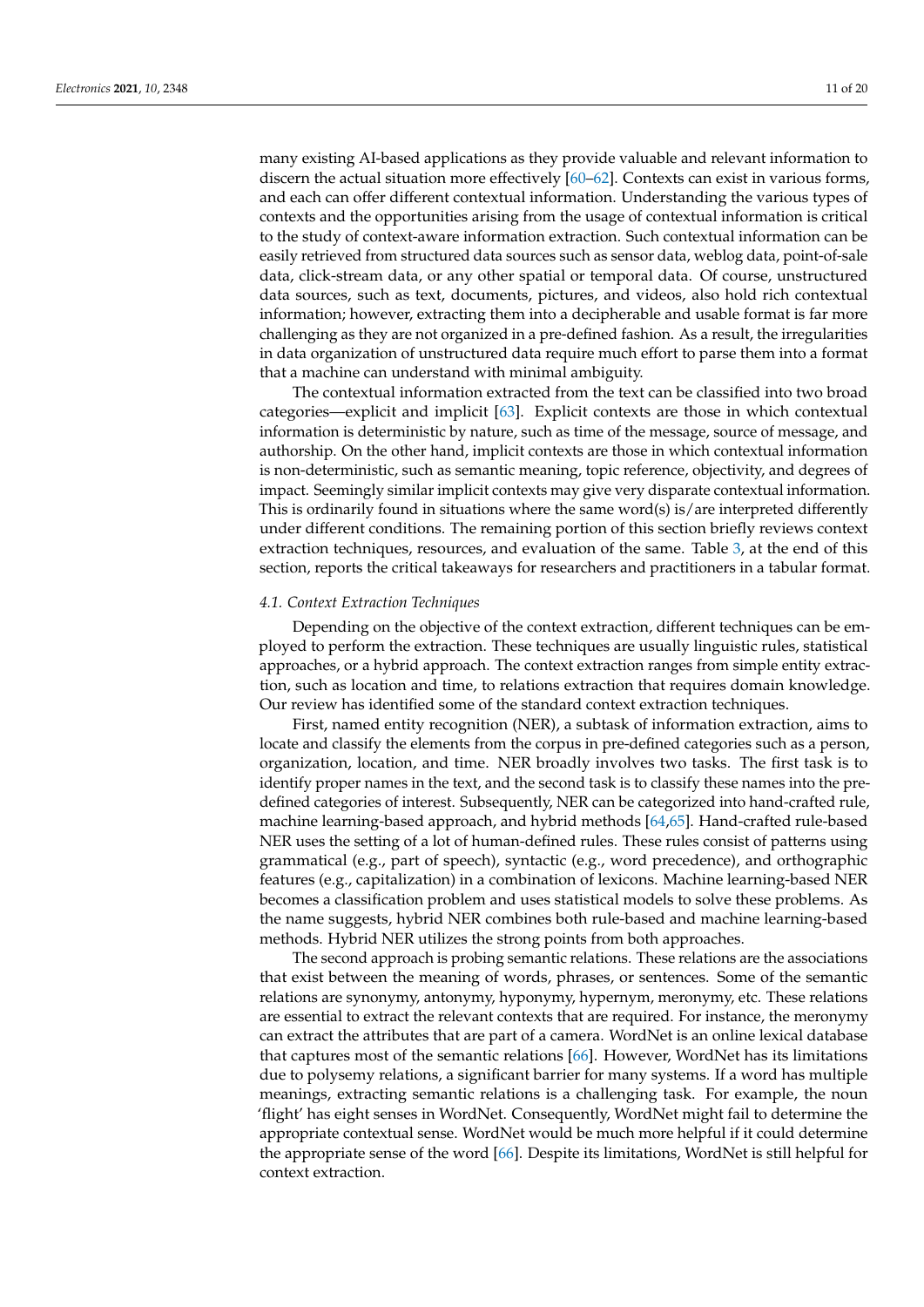The third approach is analyzing dependency relations. These are grammatical relationships between the words in a sentence [\[67\]](#page-18-12). 'The Stanford typed dependencies representation was designed to provide a simple description of the grammatical relationships in a sentence that can easily be understood and effectively used by people without linguistic expertise who want to extract textual relations' [\[67\]](#page-18-12). The Stanford representation used to have about 50 grammatical relations [\[67\]](#page-18-12). Some of these relations are negation modifier, adjectival modifier, noun compound modifier, and possessive modifier. These relations can be used to formulate complex concepts [\[68\]](#page-18-13).

The fourth approach is topic modeling, an unsupervised learning method that assumes each document consists of a mixture of topics, and each topic is a probability distribution over words [\[69\]](#page-18-14). A topic model is a document generative model that specifies a probabilistic procedure by which documents can be generated. The output of the topic modeling is a set of word clusters, and each cluster as a topic is a probability distribution over words. Latent Dirichlet Allocation (LDA) is a standard method in topic modeling. LDA defines the following generative process. Initially, for each of the documents, LDA picks a topic from its distribution of topics. Next, it samples a word from the distribution over the words associated with the chosen topic. Finally, the process gets repeated for all the words in the document [\[70–](#page-18-15)[72\]](#page-18-16). In short, LDA uses the topic distribution differences and word co-occurrences among documents to identify the topics and word probability distribution in each topic.

The fifth approach uses conditional Markov chain models, such as conditional random fields (CRF), to extract information from semi-structured text. Such extraction includes address, last name, first name, city, and phone number. The framework combines a priori knowledge encoded as features with labeled training data to learn an efficient extraction process [\[73\]](#page-18-17). 'The underlying idea is that of defining a conditional probability distribution over label sequences given a particular observation sequence, rather than a joint distribution over label and observation sequences' [\[74\]](#page-18-18). The primary advantage of CRF over hidden Markov models is the conditional nature property. The authors of [\[75\]](#page-18-19) proposed a general framework based on CRF to detect the contexts and answers to questions from forum threads. To sum up, AI-based context extraction techniques can be explored for managing the supply chain network, and this approach would outperform the generic approach for a challenging task such as SCM.

# *4.2. Context Extraction Resources*

Next, we need to identify some of the available context extraction resources that can capture the relationships between the words/phrases and the patterns in the sentences. It is worth noting that these resources were employed earlier for context extraction tasks. These publicly available resources can be successfully used in the context of SCM. However, depending on the purpose of the context extraction, different resources can be used. Future research needs to probe this further.

SenticNet is a knowledge base of commonsense, and concepts are generated by applying graph-mining and multi-dimensional scaling techniques on affective commonsense knowledge collected from different sources. In SenticNet, the knowledge is represented redundantly at three levels: semantic network, matrix, and vector space. Semantics and sentics are calculated through the ensemble application of spreading activation, neural networks, and an emotion categorization model [\[76–](#page-18-20)[78\]](#page-18-21).

Similarly, ConceptNet, another publicly available semantic network, contains vast information that computers should know about the world. It is a multilingual knowledge base representing words and phrases that people use and the commonsense relationships between them. The knowledge in ConceptNet is collected from a variety of resources. These resources include crowd-sourced resources (e.g., Wiktionary and Open Mind Common Sense) [\[79\]](#page-18-22), a game with a purpose (e.g., Verbosity and nadya.jp), and expert-created resources (e.g., WordNet and JMdict). Some of the knowledge ConceptNet includes are 'Basic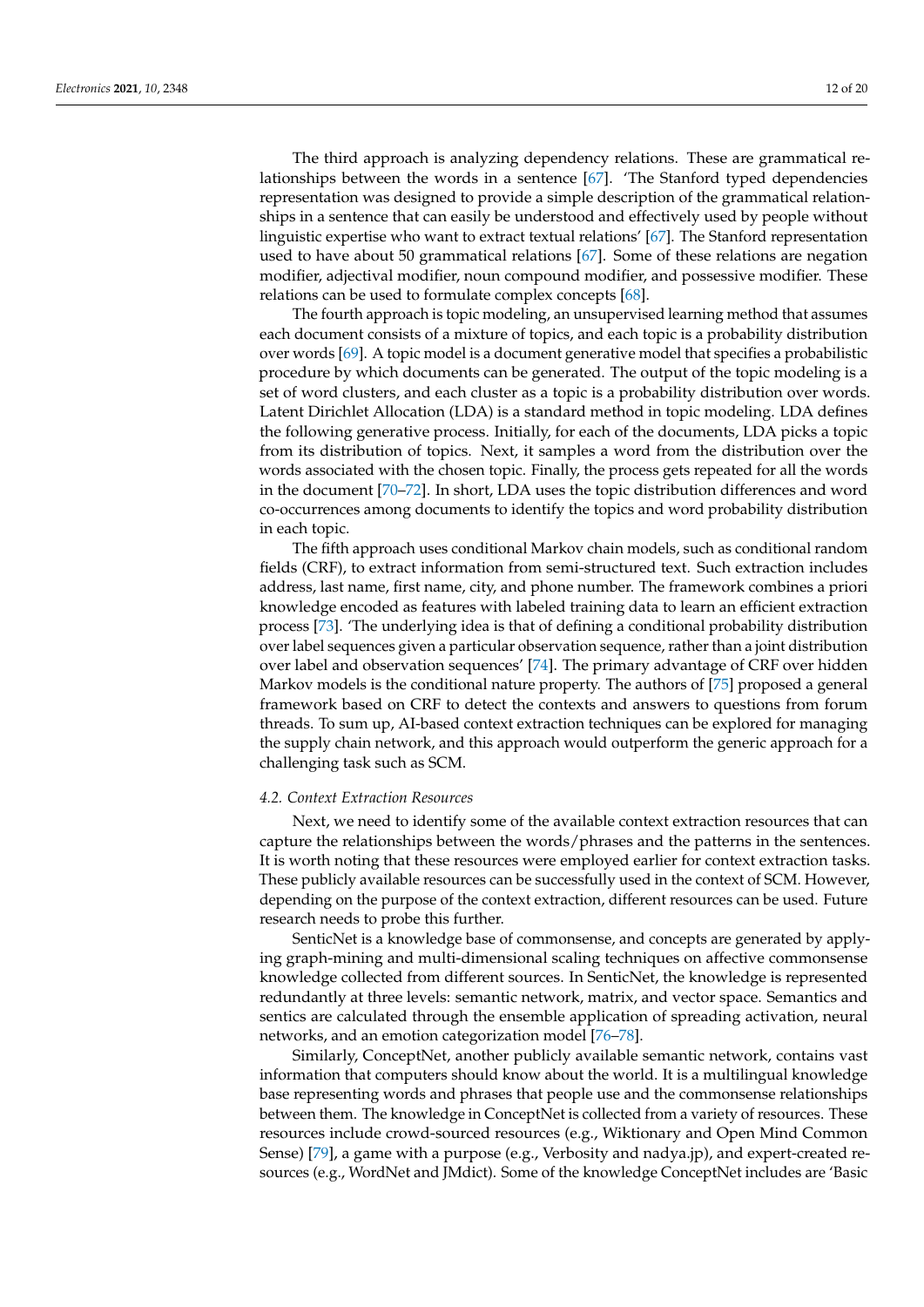knowledge' (Learn—MotivatedByGoal→Knowledge), 'Cultural knowledge' (Saxophone— UsedFor→Jazz) and 'Scientific knowledge' (Semantic role—HasContext→Linguistics).

WordNet is also a publicly available extensive lexical database of English. Nouns, verbs, adjectives, and adverbs are grouped into sets of cognitive synonyms (synsets), and each set represents a distinct concept. The synsets are interlinked using conceptual-semantic and lexical relations. The structure of WordNet is a valuable tool for computational linguistics and NLP. WordNet interlinks the senses of words together and labels the semantic relations among words. Such relations include hyperonymy, hyponymy, and ISA relation.

The Stanford Parser, another publicly available natural language parser, is a resource that considers the grammatical structure of sentences. It captures which groups of words should go together (phrases) and which are the subject or object of a verb. The parser uses language knowledge gained from hand-parsed sentences and attempts to produce the most likely analysis of the new sentences. The Stanford Parser also provides Universal Dependencies.

To sum up, context extraction can be categorized into three classes, namely, handcrafted rule, machine-learning-based approach, and hybrid methods [\[65\]](#page-18-10). Rule-based approaches are usually domain-specific and difficult to generalize. These rule-based approaches can easily incorporate domain knowledge and identify the cause of errors [\[80\]](#page-18-23). Hence, rule-based approaches are popular in the commercial world. Machine learningbased approaches are usually a supervised categorization problem that requires a large amount of labeled data [\[80\]](#page-18-23). Due to data sparseness, such a large amount of labeled data is usually unavailable as it is costly and time-consuming to label the data. Hence, this approach is commercially not very popular. Finally, a hybrid method combines both rules and machine learning methods. This hybrid method requires a delicate balance between the two different approaches to achieve a desirable result. However, it is worth noting that, mostly, this approach is neither generalizable nor applicable across domains.

| <b>Building Blocks of CASA</b>       | <b>Existing Approaches</b>                                                                                                              |  |
|--------------------------------------|-----------------------------------------------------------------------------------------------------------------------------------------|--|
| Context extraction techniques        | Named entity recognition, Analysis semantic relations,<br>Probing dependency relations, Topic modeling, and<br>Conditional Markov chain |  |
| Context extraction approaches        | Rule-based, Machine-learning-based, and Hybrid                                                                                          |  |
| Context extraction resources         | SenticNet, ConceptNet, WordNet, Sandford Parser                                                                                         |  |
| Evaluation of context-aware analysis | Accounting for content and context disagreement,<br>Attention-based bidirectional CNN-RNN deep model                                    |  |

<span id="page-12-0"></span>**Table 3.** Fundamentals of Context-aware Sentiment Analysis (CASA).

#### *4.3. Evaluation of Context-Aware Sentiment Analysis*

We also need to explore whether context-aware sentiment analysis would create value for SCM. Hence, we need to probe the evaluation and benchmarking aspects of contextaware sentiment analysis. Scholars have employed context-aware sentiment analysis on social media data [\[62\]](#page-18-7). This study suggests considering the influence of surrounding terms on a sentiment-bearing term (local context) and accounting for content and context disagreement between the lexicon and the domain in which it is applied (global context). This approach has outperformed the generic lexicon based (SentiWordNet) approach for three different datasets: Twitter, Digg, and Myspace.

Similarly, the literature has also explored the attention-based bidirectional CNN-RNN deep model (ABCDM) [\[81\]](#page-19-0). By utilizing two independent bidirectional LSTM and GRU layers, ABCDM extracts both past and future contexts by considering temporal information flow in both directions. Additionally, the attention mechanism is applied to the outputs of bidirectional layers of ABCDM to emphasize different words. Experiments conducted on five reviews and three Twitter datasets have shown that ABCDM achieves state-of-theart results on long reviews and short tweet polarity classification. The above empirical evidence indicates that context-aware sentiment analysis can potentially achieve human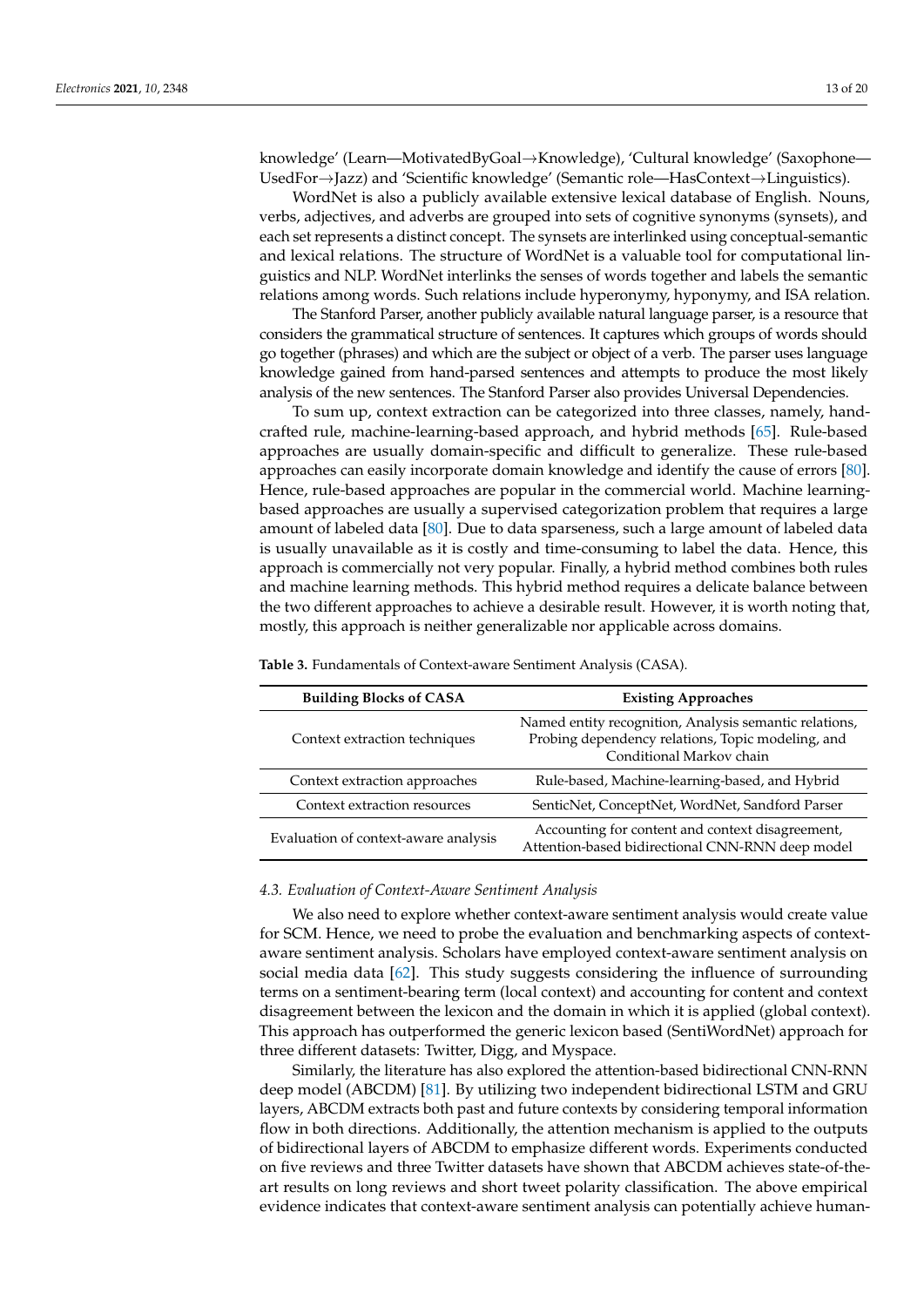like accuracies in the long run. Thus, we feel that this context-aware approach can be extrapolated in the context of SCM for efficient information retrieval.

## <span id="page-13-0"></span>**5. Future Research Direction: Context-Aware Sentiment Analysis for SCM**

Previous sections have probed the various conceptual issues related to SCM and sentiment analysis. This leads to the intriguing question—whether implementing our proposed approach in real-life would be more insightful than traditional approaches? The scope of this review paper does not allow us to conduct full-fledged experimentation. Hence, we have extracted supply chain-related Twitter data to perform a preliminary analysis. Table [4](#page-14-0) reports a small number of representative tweets from our corpus. We have masked the identity of social media users. Interestingly, most tweets were related to supply chain glitches, and we rarely came across positive tweets—except posts such as tweet #5. Mainly, stakeholders express their frustration or bad experience on the Twitter platform.

Simplistic polarity detection can be used to perform a binary classification of this corpus, i.e., the polarity detection column. This approach is computationally less intensive, and a lexicon-based algorithm deciphers the sentiment of a social media tweet. The brighter side of this approach is the ease of its implementation from the practical perspective. However, this lexicon-based approach may not decipher the latent or underlying meaning of a social media post. For example, it would not be able to interpret a sarcastic tweet as follows:

*'Thank you (Company) for achieving the highest level of supply chain incompetency. You accept payment, take payment, give a delivery date, and fail to deliver the (product). Not only me, but my friends at (location) had a similar experience with you in the past. So, I applaud your consistency in failing again and again.'*

Lexicon-based sentiment analysis would find multiple positive words/phrases: 'thank you', 'achieving', 'highest level', 'applaud', and 'consistency' and a small number of negative words: 'incompetency' and 'failing'. Thus, the lexicon-based algorithm might wrongly label this tweet either as positive or neutral. However, this tweet points out repeated bad experiences by customers for a specific company for a particular product at a specific location. A simplistic approach will fail to decipher these more delicate nuances. However, our proposed method will also extract these aspects (Table [4:](#page-14-0) Contextual information column) in addition to the sentiment (Table [4:](#page-14-0) Polarity detection column). For instance, context extraction from tweets #1, 2, and 3 reveal the non-availability of specific items in a particular location. Tweets #1 and 3 convey the perceptions of specific customer segments, namely, pet owners and older people, whereas tweet #2 shares locality level concerns. On the contrary, tweet #4 conveys the delay in delivery of a particular order of a specific customer. The company has also responded to the customer on the Twitter platform. Binary sentiment analysis will not capture this contextual information. These few sample cases from the real world demonstrate that context-aware sentiment analysis can be more insightful when compared to simplistic polarity detection.

Future research can also explore a few exciting avenues in this direction. For instance, some supply chain-related tweets are also posting images, such as tweets #2 and 3. Multimodal sentiment analysis extracts information from both textual and visual contents, and it can outperform unimodal sentiment analysis. Accordingly, the literature has also found that the contextual integration of multimodal features is more efficient than unimodal approaches [\[82\]](#page-19-1). Thus, future studies can also employ context-aware sentiment analysis on multimodal social media data in the context of supply chains. Recent studies have also highlighted the relevance of efficient networks for offering low latency and high reliability during a crisis [\[83\]](#page-19-2). Therefore, this approach may be relevant for tackling supply chain glitches. Similarly, computationally intensive deep neural networks may not be an efficient solution for energy-constrained IoT devices. Hence, offloading these computationally intensive tasks to clouds could be an efficient approach [\[84\]](#page-19-3). Large logistics companies can explore these state-of-the-art approaches to make their AI-based SCM more efficient and computationally less intensive.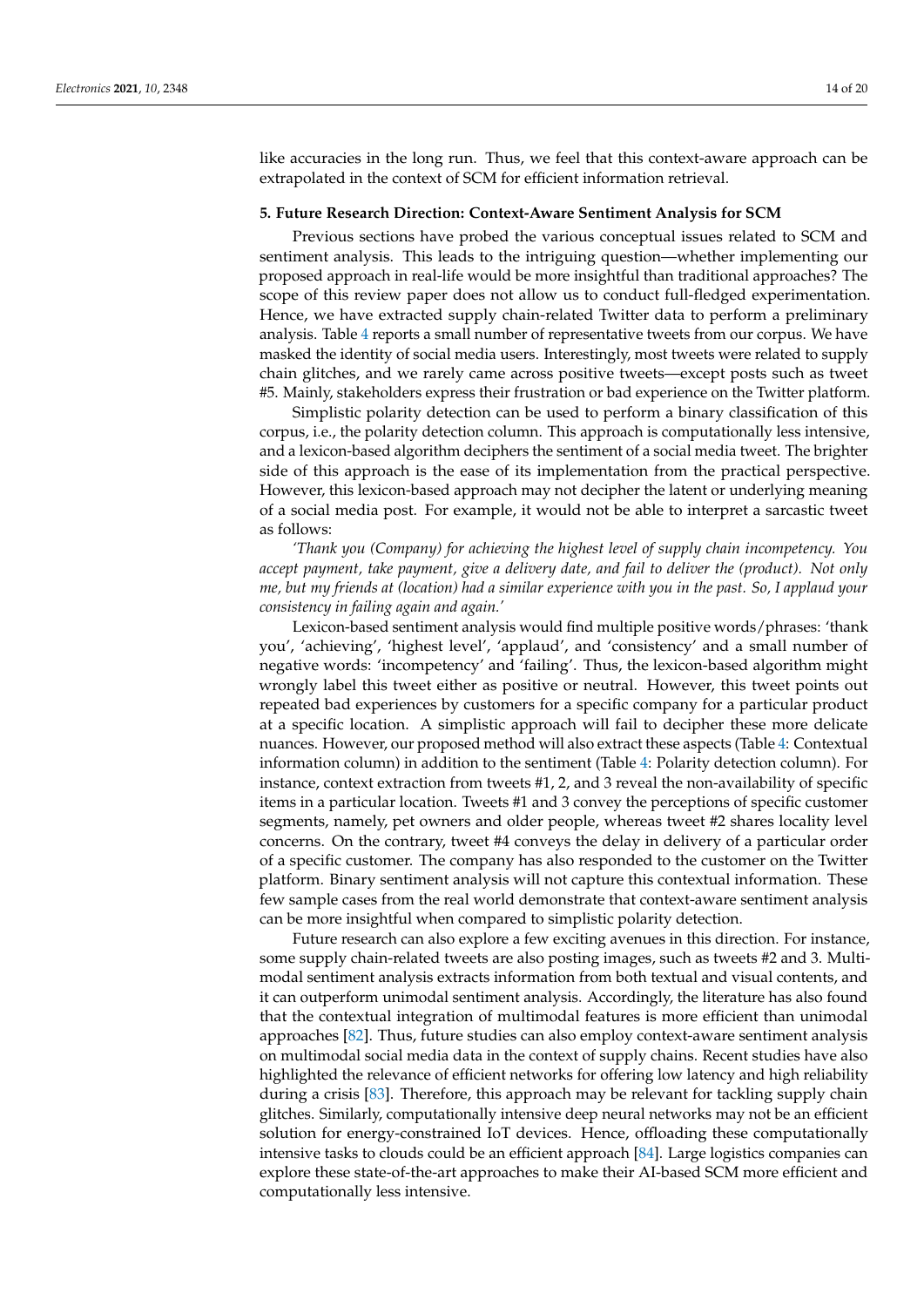<span id="page-14-0"></span>

| Sl. No. | <b>Representative SCM-Related Tweets</b>                                                                                                                                                                                                                                                                                                                                                                                        | <b>Polarity Detection</b> | <b>Contextual Information</b>                                                                                                                                                        |
|---------|---------------------------------------------------------------------------------------------------------------------------------------------------------------------------------------------------------------------------------------------------------------------------------------------------------------------------------------------------------------------------------------------------------------------------------|---------------------------|--------------------------------------------------------------------------------------------------------------------------------------------------------------------------------------|
| 1       | North American pet owners are struggling to<br>track down certain foods from major retailers<br>like Amazon, Target and PetSmart as the sector<br>grapples with increased demand and strains on<br>the supply chain                                                                                                                                                                                                             | Negative                  | Location: North America<br>Customer: Pet owners<br>Company: Amazon, Target<br>and PetSmart<br>Concern: non-availability of<br>certain items                                          |
| 2       | @realDonaldTrump Sir, we got the toilet paper<br>problem straightened out, however we need help<br>with the supply chain when it comes to cleaning<br>and disinfectant supplies. This is @Target today.<br>@Walmart & @Walgreens still having same<br>problems as well, here in Albuquerque, NM.                                                                                                                                | Negative                  | Location: Albuquerque<br>Company: Target, Walmart &<br>Walgreens<br>Concern: Non-availability of<br>cleaning and disinfectant<br>items                                               |
| 3       | @Walmart is failing miserably to provide food<br>items online, forcing older people no alternative<br>but to get out in public. And yet they claim<br>there's no problem with the supply chain. Then<br>why is everything on your website 'out of stock'?<br>#COVID19 #CoronaVirus<br>(3 Pack) M<br>12.5 oz, 2<br>Minute<br>\$9.66 P.A<br>$$7.72 \t m$<br>Single<br>\$3.92<br>5.2.34 / th<br>$\tilde{ }$ $\sim$ 0               | Negative                  | Customer: Older people<br>Product: Food items +<br>screenshots of a few specific<br>items<br>Company: Walmart<br>Concern: Non-availability of<br>certain items on online<br>platform |
| 4       | Looks like Grofers is running out of stocks. 6<br>days past but no sign of delivery yet. #pathetic<br>#experience. If you guys are unable to deliver<br>the items on time then why are you investing in<br>ads. Better to use the money to increase tie ups<br>and enhance #customer #experience<br>Response: We regret the inconvenience caused,<br>(masked). Your order will surely be delivered<br>tomorrow between 6–9 a.m. | Negative                  | Customer: (masked)<br>Company: Grofers<br>Concern: Delay in delivery<br>Future consequence: negative<br>perception about the brand                                                   |
| 5       | Masters of logistics & Supply Chain and a zillion<br>satisfied customers a great case study that<br>re-defines a work culture that puts the You<br>before Me! The #MumbaiDabawalla shares<br>about takeaways like Passion, Commitment,<br>Consistency and more at the #ISATownHall2018                                                                                                                                          | Positive                  | Company: MumbaiDabawalla<br>Perception: satisfied<br>customers, passion,<br>commitment, and consistency                                                                              |

**Table 4.** Context-aware Sentiment Analysis: The Way Forward.

**Table 4.** Context-aware Sentiment Analysis: The Way Forward.

## **6. Discussion**

This paper has probed a number of interrelated but distinct streams of the extant literature. First, we explored the potential of social media data in the context of SCM. Social media platforms allow existing customers or business partners to share their views and opinions about SCM and allow a potential partner to gain insights before joining the supply chain network. Hence, social media platforms are acting as communication channels for information propagation. AI-based techniques, such as sentiment analysis, allow us to investigate the linguistic content of these social media posts. A negative sentiment or perception about a company on social media platforms will adversely impact its growth potential and profit margins. Thus, companies cannot rely only on traditional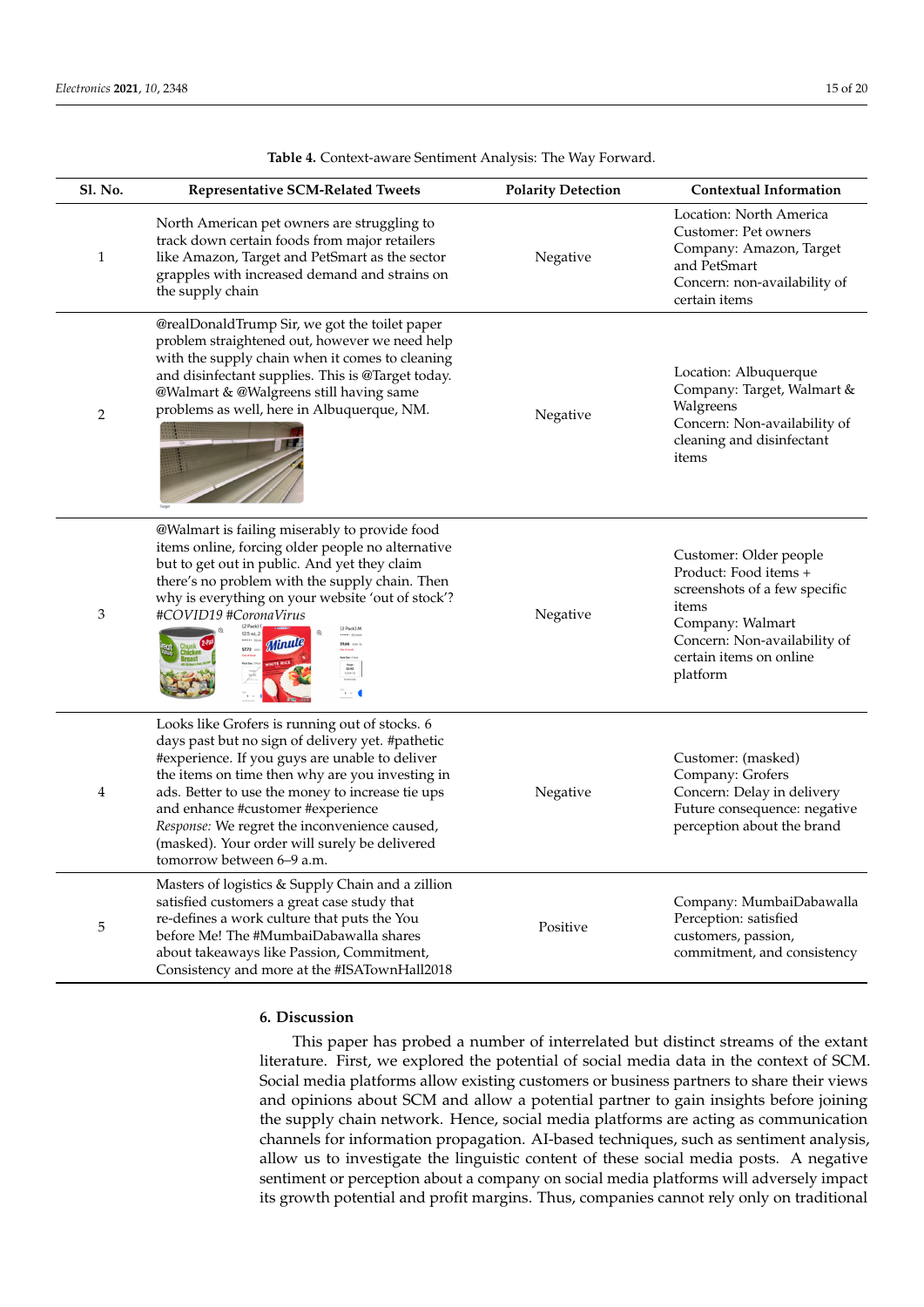(and primarily periodic) sources of data collection, but they need to extract information in real-time from social media platforms. Subsequently, companies need to take prompt remedial action to address the dissatisfaction of their various stakeholders. Interestingly, negative reviews are more valuable than positive or neutral reviews. Negative comments about a supply chain application are crucial because this might need immediate attention to ensure the efficiency of the network and maintain the organization's brand and reputation. In short, AI-based analysis of social media data allows for extracting relevant and actionable information in real-time [\[13\]](#page-16-11). However, cyber-security could be a severe concern in a futuristic SCM, i.e., Supply Chain 4.0 [\[23\]](#page-16-22). Conventional social media analytics may have some limitations in terms of 'data accuracy (e.g., fake data), user privacy, data security, etc.' [\[22\]](#page-16-20). Hence, blockchain technology supported social media analysis can tackle these limitations [\[22\]](#page-16-20).

Next, we briefly looked into the supply chain literature and tried to identify potential supply chain applications where AI-based analysis can create value. Probing social media data for the entire supply chain network and subsequently analyzing the whole corpus, might not be an efficient approach for the company. Social media data will be available in abundance, but mainly for a few specific supply chain applications. Based on the extant literature, we have identified five such applications: prediction of future demands, evaluation of product performance, monitoring of organization and brand reputation, evaluation of marketing and promotion campaigns, and segmenting of the customer market. Next, we probed how AI-based analysis, mostly sentiment analysis, can add value to these supply chain applications. We briefly reviewed some initial works in these domains, which offer a broad guideline for researchers and practitioners to explore these areas further.

Finally, we realize that sentiment analysis will be insightful. However, to understand the intrinsic meaning of social media data, we must go beyond conventional sentiment analysis, which ignores the context of the data. Understanding the context of the data will allow us to interpret the situation better. For instance, a fine-grained understanding of the context can reveal the orientation of social media users [\[26\]](#page-16-25). Hence, we have provided a brief review of context-aware sentiment analysis, existing techniques to extract the context and available resources, and algorithms to extract the context. We argue that the potential of context-aware sentiment analysis for SCM is immense [\[85\]](#page-19-4). Our preliminary analysis, reported in Section [5,](#page-13-0) confirms the same.

# **7. Conclusions**

Our review reveals that AI, social media, and SCM are well-researched domains. However, there were only a handful of studies that explored AI-enabled supply chain applications in the past. Recently, researchers and corporations have started to realize the potential of the amalgamation of these domains. Supply chain applications are a complex network of multiple business entities. We argue that context-aware sentiment analysis will be more insightful than generic sentiment analysis from the perspective of managing complex supply chain networks. Table [4](#page-14-0) highlights the same through a small number of representative tweets. It is worth noting that considering locational differences to probe location challenges and risk factors is essential for managing the supply chain networks [\[86\]](#page-19-5). To sum up, our paper elucidates that context-aware sentiment analysis has great potential to improve the overall efficiency of the supply chain network of logistics companies.

**Author Contributions:** Conceptualization, A.K. (Apalak Khatua), A.K. (Aparup Khatua), X.C., and E.C.; writing—original draft preparation, A.K. (Apalak Khatua), A.K. (Aparup Khatua), and X.C.; writing—review and editing, A.K. (Apalak Khatua) and A.K. (Aparup Khatua); supervision, E.C.; project administration, X.C. and E.C.; funding acquisition, E.C. All authors have read and agreed to the published version of the manuscript.

**Funding:** This research is supported by the Agency for Science, Technology and Research (A\*STAR) under its AME Programmatic Funding Scheme (Project #A18A2b0046).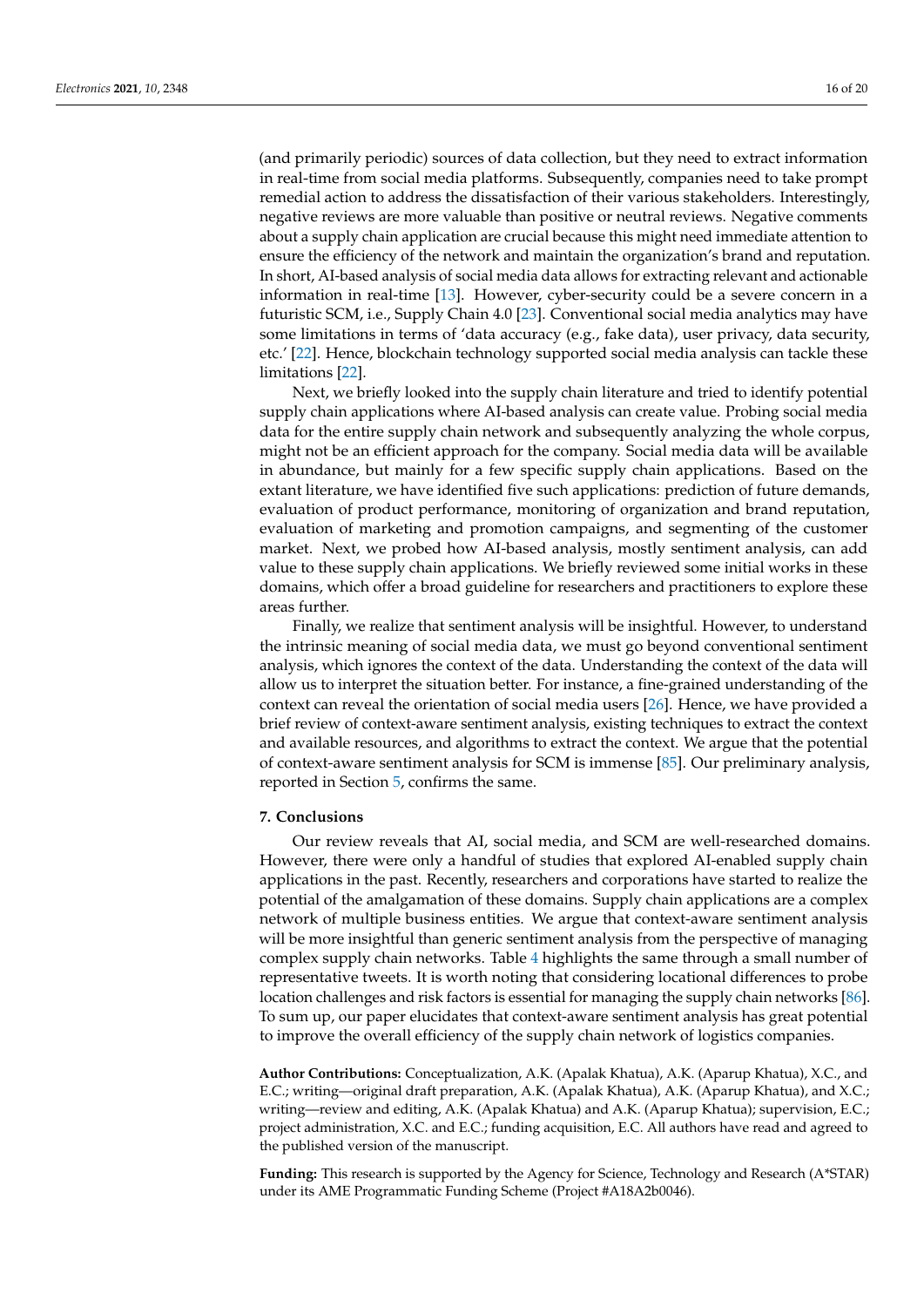**Institutional Review Board Statement:** Not applicable.

**Informed Consent Statement:** Not applicable.

**Data Availability Statement:** Not applicable.

**Conflicts of Interest:** The authors declare no conflict of interest.

# **References**

- <span id="page-16-0"></span>1. He, W.; Zha, S.; Li, L. Social Media Competitive Analysis and Text Mining: A Case Study in the Pizza Industry. *Int. J. Inf. Manag.* **2013**, *33*, 464–472. [\[CrossRef\]](http://doi.org/10.1016/j.ijinfomgt.2013.01.001)
- <span id="page-16-1"></span>2. Liu, Y.; Huang, X.; An, A.; Yu, X. ARSA: A Sentiment-Aware Model for Predicting Sales Performance Using Blogs. In Proceedings of the 30th Annual International ACM SIGIR Conference on Research and Development in Information Retrieval—SIGIR '07, Amsterdam, The Netherlands, 23–27 July 2007; ACM Press: New York, NY, USA, 2007; pp. 607–614.
- <span id="page-16-2"></span>3. Swain, A.K.; Cao, R.Q. Using Sentiment Analysis to Improve Supply Chain Intelligence. *Inf. Syst. Front.* **2019**, *21*, 469–484. [\[CrossRef\]](http://doi.org/10.1007/s10796-017-9762-2)
- <span id="page-16-3"></span>4. Kumar, S.; Gahalawat, M.; Roy, P.P.; Dogra, D.P.; Kim, B.-G. Exploring Impact of Age and Gender on Sentiment Analysis Using Machine Learning. *Electronics* **2020**, *9*, 374. [\[CrossRef\]](http://doi.org/10.3390/electronics9020374)
- <span id="page-16-4"></span>5. Cambria, E.; Howard, N.; Xia, Y.; Chua, T.-S. Computational Intelligence for Big Social Data Analysis [Guest Editorial]. *IEEE Comput. Intell. Mag.* **2016**, *11*, 8–9. [\[CrossRef\]](http://doi.org/10.1109/MCI.2016.2572481)
- <span id="page-16-5"></span>6. Zhong, R.Y.; Newman, S.T.; Huang, G.Q.; Lan, S. Big Data for Supply Chain Management in the Service and Manufacturing Sectors: Challenges, Opportunities, and Future Perspectives. *Comput. Ind. Eng.* **2016**, *101*, 572–591. [\[CrossRef\]](http://doi.org/10.1016/j.cie.2016.07.013)
- <span id="page-16-6"></span>7. Kauffmann, E.; Peral, J.; Gil, D.; Ferrández, A.; Sellers, R.; Mora, H. Mora Managing Marketing Decision-Making with Sentiment Analysis: An Evaluation of the Main Product Features Using Text Data Mining. *Sustainability* **2019**, *11*, 4235. [\[CrossRef\]](http://doi.org/10.3390/su11154235)
- <span id="page-16-7"></span>8. Baryannis, G.; Validi, S.; Dani, S.; Antoniou, G. Supply Chain Risk Management and Artificial Intelligence: State of the Art and Future Research Directions. *Int. J. Prod. Res.* **2019**, *57*, 2179–2202. [\[CrossRef\]](http://doi.org/10.1080/00207543.2018.1530476)
- <span id="page-16-14"></span>9. Belhadi, A.; Kamble, S.; Fosso Wamba, S.; Queiroz, M.M. Building Supply-Chain Resilience: An Artificial Intelligence-Based Technique and Decision-Making Framework. *Int. J. Prod. Res.* **2021**. [\[CrossRef\]](http://doi.org/10.1080/00207543.2021.1950935)
- <span id="page-16-13"></span>10. Riahi, Y.; Saikouk, T.; Gunasekaran, A.; Badraoui, I. Artificial Intelligence Applications in Supply Chain: A Descriptive Bibliometric Analysis and Future Research Directions. *Expert Syst. Appl.* **2021**, *173*, 114702. [\[CrossRef\]](http://doi.org/10.1016/j.eswa.2021.114702)
- <span id="page-16-8"></span>11. Toorajipour, R.; Sohrabpour, V.; Nazarpour, A.; Oghazi, P.; Fischl, M. Artificial Intelligence in Supply Chain Management: A Systematic Literature Review. *J. Bus. Res.* **2021**, *122*, 502–517. [\[CrossRef\]](http://doi.org/10.1016/j.jbusres.2020.09.009)
- <span id="page-16-9"></span>12. Gunasekaran, A.; Papadopoulos, T.; Dubey, R.; Wamba, S.F.; Childe, S.J.; Hazen, B.; Akter, S. Big Data and Predictive Analytics for Supply Chain and Organizational Performance. *J. Bus. Res.* **2017**, *70*, 308–317. [\[CrossRef\]](http://doi.org/10.1016/j.jbusres.2016.08.004)
- <span id="page-16-11"></span>13. Huang, S.; Potter, A.; Eyers, D. Social Media in Operations and Supply Chain Management: State-of-the-Art and Research Directions. *Int. J. Prod. Res.* **2020**, *58*, 1893–1925. [\[CrossRef\]](http://doi.org/10.1080/00207543.2019.1702228)
- <span id="page-16-10"></span>14. Feki, M.; Boughzala, I.; Wamba, S.F. Big Data Analytics-Enabled Supply Chain Transformation: A Literature Review. In Proceedings of the 49th Hawaii International Conference on System Sciences, Koloa, HI, USA, 5–8 January 2016.
- <span id="page-16-12"></span>15. Cambria, E.; Song, Y.; Wang, H.; Howard, N. Semantic Multidimensional Scaling for Open-Domain Sentiment Analysis. *IEEE Intell. Syst.* **2014**, *29*, 44–51. [\[CrossRef\]](http://doi.org/10.1109/MIS.2012.118)
- <span id="page-16-15"></span>16. Olan, F.; Liu, S.; Suklan, J.; Jayawickrama, U.; Arakpogun, E.O. The Role of Artificial Intelligence Networks in Sustainable Supply Chain Finance for Food and Drink Industry. *Int. J. Prod. Res.* **2021**. [\[CrossRef\]](http://doi.org/10.1080/00207543.2021.1915510)
- <span id="page-16-21"></span>17. Abbas, K.; Afaq, M.; Ahmed Khan, T.; Song, W.-C. A Blockchain and Machine Learning-Based Drug Supply Chain Management and Recommendation System for Smart Pharmaceutical Industry. *Electronics* **2020**, *9*, 852. [\[CrossRef\]](http://doi.org/10.3390/electronics9050852)
- <span id="page-16-16"></span>18. Kollia, I.; Stevenson, J.; Kollias, S. AI-Enabled Efficient and Safe Food Supply Chain. *Electronics* **2021**, *10*, 1223. [\[CrossRef\]](http://doi.org/10.3390/electronics10111223)
- <span id="page-16-17"></span>19. O'leary, D.E. The Use of Social Media in the Supply Chain: Survey and Extensions: Use of Social Media in the Supply Chain. *Intell. Syst. Acc. Financ. Manag.* **2011**, *18*, 121–144. [\[CrossRef\]](http://doi.org/10.1002/isaf.327)
- <span id="page-16-18"></span>20. Raman, S.; Patwa, N.; Niranjan, I.; Ranjan, U.; Moorthy, K.; Mehta, A. Impact of Big Data on Supply Chain Management. *Int. J. Logist. Res. Appl.* **2018**, *21*, 579–596. [\[CrossRef\]](http://doi.org/10.1080/13675567.2018.1459523)
- <span id="page-16-19"></span>21. Lau, R.Y.K.; Zhang, W.; Xu, W. Parallel Aspect-Oriented Sentiment Analysis for Sales Forecasting with Big Data. *Prod. Oper. Manag.* **2018**, *27*, 1775–1794. [\[CrossRef\]](http://doi.org/10.1111/poms.12737)
- <span id="page-16-20"></span>22. Choi, T.-M.; Guo, S.; Luo, S. When Blockchain Meets Social-Media: Will the Result Benefit Social Media Analytics for Supply Chain Operations Management? *Transp. Res. Part E Logist. Transp. Rev.* **2020**, *135*, 101860. [\[CrossRef\]](http://doi.org/10.1016/j.tre.2020.101860)
- <span id="page-16-22"></span>23. Sobb, T.; Turnbull, B.; Moustafa, N. Supply Chain 4.0: A Survey of Cyber Security Challenges, Solutions and Future Directions. *Electronics* **2020**, *9*, 1864. [\[CrossRef\]](http://doi.org/10.3390/electronics9111864)
- <span id="page-16-23"></span>24. Papadopoulos, T.; Gunasekaran, A.; Dubey, R.; Altay, N.; Childe, S.J.; Fosso-Wamba, S. The Role of Big Data in Explaining Disaster Resilience in Supply Chains for Sustainability. *J. Clean. Prod.* **2017**, *142*, 1108–1118. [\[CrossRef\]](http://doi.org/10.1016/j.jclepro.2016.03.059)
- <span id="page-16-24"></span>25. Chae, B.K. Insights from Hashtag #supplychain and Twitter Analytics: Considering Twitter and Twitter Data for Supply Chain Practice and Research. *Int. J. Prod. Econ.* **2015**, *165*, 247–259. [\[CrossRef\]](http://doi.org/10.1016/j.ijpe.2014.12.037)
- <span id="page-16-25"></span>26. Khatua, A.; Khatua, A.; Cambria, E. Predicting Political Sentiments of Voters from Twitter in Multi-Party Contexts. *Appl. Soft Comput.* **2020**, *97*, 106743. [\[CrossRef\]](http://doi.org/10.1016/j.asoc.2020.106743)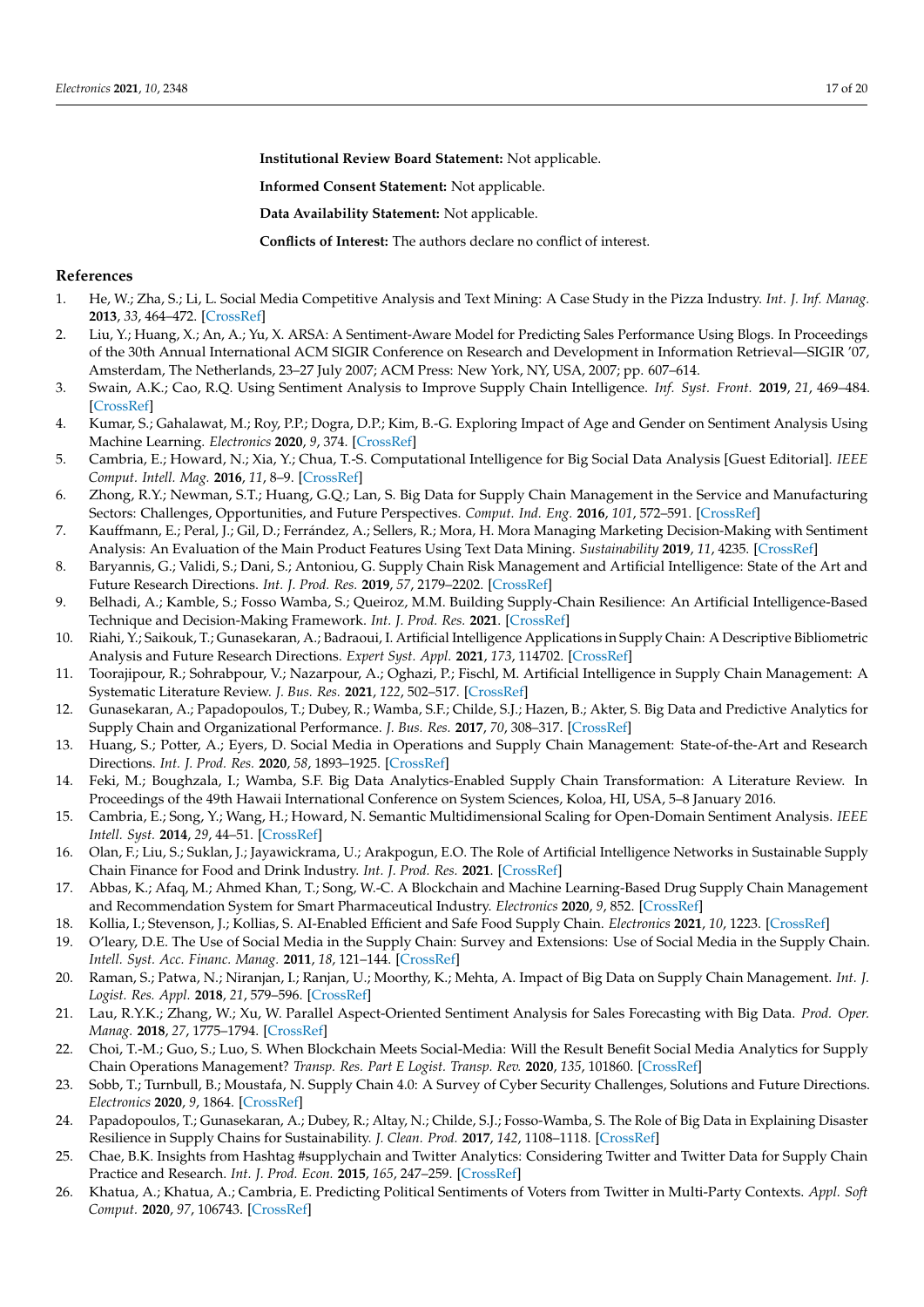- <span id="page-17-0"></span>27. Khatua, A.; Khatua, A. Cricket World Cup 2015: Predicting User's Orientation through Mix Tweets on Twitter Platform. In Proceedings of the 2017 IEEE/ACM International Conference on Advances in Social Networks Analysis and Mining 2017, Sydney, Australia, 31 July–3 August 2017; ACM: New York, NY, USA, 2017; pp. 948–951.
- <span id="page-17-1"></span>28. Schmidt, C.G.; Wuttke, D.A.; Ball, G.P.; Heese, H.S. Does Social Media Elevate Supply Chain Importance? An Empirical Examination of Supply Chain Glitches, Twitter Reactions, and Stock Market Returns. *J. Oper. Manag.* **2020**, *66*, 646–669. [\[CrossRef\]](http://doi.org/10.1002/joom.1087)
- <span id="page-17-2"></span>29. Khatua, A.; Khatua, A. How Stock Market Reacts to Budget Announcement? Through the Lens of Social Media in Indian Context. *Manag. Labour Stud.* **2015**, *40*, 239–251. [\[CrossRef\]](http://doi.org/10.1177/0258042X16634568)
- <span id="page-17-3"></span>30. Song, J.C.; Shin, S.I.; Jia, L.; Cegielski, C.G.; Rainer, R.K., Jr. The Effect of Social Media on Supply Chain Sensing Capability: An Environmental Scanning Perspective. *SSRN Electron. J.* **2015**. [\[CrossRef\]](http://doi.org/10.2139/ssrn.2863298)
- <span id="page-17-4"></span>31. Cox, S.R.; Atkinson, K. Social Media and the Supply Chain: Improving Risk Detection, Risk Management, and Disruption Recovery. In Proceedings of the Southern Association for Information Systems Conference, Atlanta, GA, USA, 23–24 March 2018; p. 6.
- <span id="page-17-5"></span>32. Mani, V.; Delgado, C.; Hazen, B.; Patel, P. Mitigating Supply Chain Risk via Sustainability Using Big Data Analytics: Evidence from the Manufacturing Supply Chain. *Sustainability* **2017**, *9*, 608. [\[CrossRef\]](http://doi.org/10.3390/su9040608)
- <span id="page-17-6"></span>33. Akundi, A.; Tseng, B.; Wu, J.; Smith, E.; Subbalakshmi, M.; Aguirre, F. Text Mining to Understand the Influence of Social Media Applications on Smartphone Supply Chain. *Procedia Comput. Sci.* **2018**, *140*, 87–94. [\[CrossRef\]](http://doi.org/10.1016/j.procs.2018.10.296)
- <span id="page-17-7"></span>34. Singh, A.; Shukla, N.; Mishra, N. Social Media Data Analytics to Improve Supply Chain Management in Food Industries. *Transp. Res. Part E Logist. Transp. Rev.* **2018**, *114*, 398–415. [\[CrossRef\]](http://doi.org/10.1016/j.tre.2017.05.008)
- <span id="page-17-8"></span>35. Boone, T.; Ganeshan, R.; Jain, A.; Sanders, N.R. Forecasting Sales in the Supply Chain: Consumer Analytics in the Big Data Era. *Int. J. Forecast.* **2019**, *35*, 170–180. [\[CrossRef\]](http://doi.org/10.1016/j.ijforecast.2018.09.003)
- <span id="page-17-9"></span>36. Orji, I.J.; Kusi-Sarpong, S.; Gupta, H. The Critical Success Factors of Using Social Media for Supply Chain Social Sustainability in the Freight Logistics Industry. *Int. J. Prod. Res.* **2020**, *58*, 1522–1539. [\[CrossRef\]](http://doi.org/10.1080/00207543.2019.1660829)
- <span id="page-17-10"></span>37. Mishra, D.; Gunasekaran, A.; Papadopoulos, T.; Childe, S.J. Big Data and Supply Chain Management: A Review and Bibliometric Analysis. *Ann. Oper. Res.* **2018**, *270*, 313–336. [\[CrossRef\]](http://doi.org/10.1007/s10479-016-2236-y)
- <span id="page-17-11"></span>38. Nguyen, T.; Zhou, L.; Spiegler, V.; Ieromonachou, P.; Lin, Y. Big Data Analytics in Supply Chain Management: A State-of-the-Art Literature Review. *Comput. Oper. Res.* **2018**, *98*, 254–264. [\[CrossRef\]](http://doi.org/10.1016/j.cor.2017.07.004)
- <span id="page-17-12"></span>39. Croom, S.; Romano, P.; Giannakis, M. Supply Chain Management: An Analytical Framework for Critical Literature Review. *Eur. J. Purch. Supply Manag.* **2000**, *6*, 67–83. [\[CrossRef\]](http://doi.org/10.1016/S0969-7012(99)00030-1)
- <span id="page-17-13"></span>40. Li, J.; Wu, Z.; Zhu, B.; Xu, K. Making Sense of Organization Dynamics Using Text Analysis. *Expert Syst. Appl.* **2018**, *111*, 107–119. [\[CrossRef\]](http://doi.org/10.1016/j.eswa.2017.11.009)
- <span id="page-17-14"></span>41. Power, D. Supply Chain Management Integration and Implementation: A Literature Review. *Supply Chain Manag. Int. J.* **2005**, *10*, 252–263. [\[CrossRef\]](http://doi.org/10.1108/13598540510612721)
- 42. Arzu Akyuz, G.; Erman Erkan, T. Supply Chain Performance Measurement: A Literature Review. *Int. J. Prod. Res.* **2010**, *48*, 5137–5155. [\[CrossRef\]](http://doi.org/10.1080/00207540903089536)
- 43. Koberg, E.; Longoni, A. A Systematic Review of Sustainable Supply Chain Management in Global Supply Chains. *J. Clean. Prod.* **2019**, *207*, 1084–1098. [\[CrossRef\]](http://doi.org/10.1016/j.jclepro.2018.10.033)
- 44. Khan, S.A.R.; Yu, Z.; Golpira, H.; Sharif, A.; Mardani, A. A State-of-the-Art Review and Meta-Analysis on Sustainable Supply Chain Management: Future Research Directions. *J. Clean. Prod.* **2021**, *278*, 123357. [\[CrossRef\]](http://doi.org/10.1016/j.jclepro.2020.123357)
- <span id="page-17-15"></span>45. Burgess, K.; Singh, P.J.; Koroglu, R. Supply Chain Management: A Structured Literature Review and Implications for Future Research. *Int. J. Oper. Prod. Manag.* **2006**, *26*, 703–729. [\[CrossRef\]](http://doi.org/10.1108/01443570610672202)
- <span id="page-17-16"></span>46. Kilimci, Z.H.; Akyuz, A.O.; Uysal, M.; Akyokus, S.; Uysal, M.O.; Atak Bulbul, B.; Ekmis, M.A. An Improved Demand Forecasting Model Using Deep Learning Approach and Proposed Decision Integration Strategy for Supply Chain. *Complexity* **2019**, *2019*, 9067367. [\[CrossRef\]](http://doi.org/10.1155/2019/9067367)
- <span id="page-17-17"></span>47. Rizzoli, A.E.; Casagrande, N.; Donati, A.V.; Gambardella, L.M.; Montemanni, R.; Pina, P.; Zaffalon, M. Planning and Optimisation of Vehicle Routes for Fuel Oil Distribution. In Proceedings of the MODSIM International Congress on Modelling and Simulation, Townsville, Australia, 14–17 July 2003; p. 6.
- <span id="page-17-18"></span>48. Khadjeh Nassirtoussi, A.; Aghabozorgi, S.; Ying Wah, T.; Ngo, D.C.L. Text Mining for Market Prediction: A Systematic Review. *Expert Syst. Appl.* **2014**, *41*, 7653–7670. [\[CrossRef\]](http://doi.org/10.1016/j.eswa.2014.06.009)
- <span id="page-17-19"></span>49. Makkar, S.; Devi, G.N.R.; Solanki, V.K. Applications of Machine Learning Techniques in Supply Chain Optimization. In *ICICCT 2019—System Reliability, Quality Control, Safety, Maintenance and Management*; Gunjan, V.K., Garcia Diaz, V., Cardona, M., Solanki, V.K., Sunitha, K.V.N., Eds.; Springer: Singapore, 2020; pp. 861–869. ISBN 9789811384608.
- <span id="page-17-20"></span>50. Howard, N.; Cambria, E. Intention Awareness: Improving upon Situation Awareness in Human-Centric Environments. *Hum. Cent. Comput. Inf. Sci.* **2013**, *3*, 9. [\[CrossRef\]](http://doi.org/10.1186/2192-1962-3-9)
- <span id="page-17-21"></span>51. Chevalier, J.A.; Mayzlin, D. The Effect of Word of Mouth on Sales: Online Book Reviews. *J. Mark. Res.* **2006**, *43*, 345–354. [\[CrossRef\]](http://doi.org/10.1509/jmkr.43.3.345)
- 52. Senecal, S.; Nantel, J. The Influence of Online Product Recommendations on Consumers' Online Choices. *J. Retail.* **2004**, *80*, 159–169. [\[CrossRef\]](http://doi.org/10.1016/j.jretai.2004.04.001)
- <span id="page-17-22"></span>53. Mishne, G. Predicting Movie Sales from Blogger Sentiment. In Proceedings of the AAAI Spring Symposium: Computational Approaches to Analyzing Weblogs, Stanford, CA, USA, 27–29 March 2006; p. 4.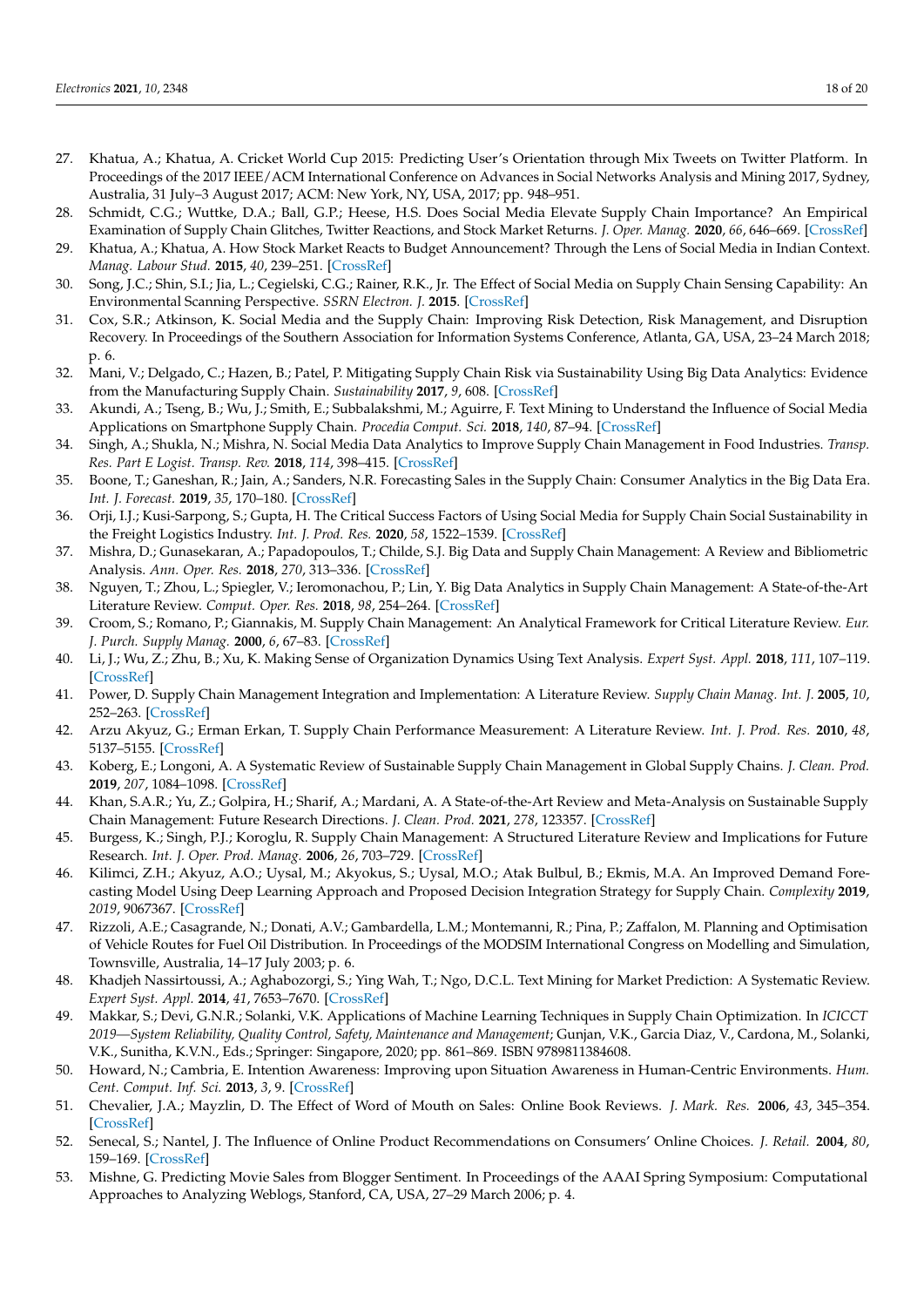- <span id="page-18-0"></span>54. Godes, D.; Mayzlin, D. Using Online Conversations to Study Word-of-Mouth Communication. *Mark. Sci.* **2004**, *23*, 545–560. [\[CrossRef\]](http://doi.org/10.1287/mksc.1040.0071)
- <span id="page-18-1"></span>55. Duan, W.; Gu, B.; Whinston, A.B. Do Online Reviews Matter?—An Empirical Investigation of Panel Data. *Decis. Support Syst.* **2008**, *45*, 1007–1016. [\[CrossRef\]](http://doi.org/10.1016/j.dss.2008.04.001)
- <span id="page-18-2"></span>56. Grassi, M.; Cambria, E.; Hussain, A.; Piazza, F. Sentic Web: A New Paradigm for Managing Social Media Affective Information. *Cogn. Comput.* **2011**, *3*, 480–489. [\[CrossRef\]](http://doi.org/10.1007/s12559-011-9101-8)
- <span id="page-18-3"></span>57. Hussain, A.; Cambria, E. Semi-Supervised Learning for Big Social Data Analysis. *Neurocomputing* **2018**, *275*, 1662–1673. [\[CrossRef\]](http://doi.org/10.1016/j.neucom.2017.10.010)
- <span id="page-18-4"></span>58. Dang, N.C.; Moreno-García, M.N.; De la Prieta, F. Sentiment Analysis Based on Deep Learning: A Comparative Study. *Electronics* **2020**, *9*, 483. [\[CrossRef\]](http://doi.org/10.3390/electronics9030483)
- <span id="page-18-5"></span>59. Cambria, E.; Poria, S.; Bisio, F.; Bajpai, R.; Chaturvedi, I. The CLSA Model: A Novel Framework for Concept-Level Sentiment Analysis. In *Computational Linguistics and Intelligent Text Processing*; Gelbukh, A., Ed.; Lecture Notes in Computer Science; Springer: Cham, Switzerland, 2015; Volume 9042, pp. 3–22. ISBN 978-3-319-18116-5.
- <span id="page-18-6"></span>60. Domingues, M.A.; Sundermann, C.V.; Manzato, M.G.; Marcacini, R.M.; Rezende, S.O. Exploiting Text Mining Techniques for Contextual Recommendations. In Proceedings of the 2014 IEEE/WIC/ACM International Joint Conferences on Web Intelligence (WI) and Intelligent Agent Technologies (IAT), Warsaw, Poland, 11–14 August 2014; pp. 210–217.
- 61. Keim, D.A.; Oelke, D.; Rohrdantz, C. Analyzing Document Collections via Context-Aware Term Extraction. In *Natural Language Processing and Information Systems*; Horacek, H., Métais, E., Muñoz, R., Wolska, M., Eds.; Lecture Notes in Computer Science; Springer: Berlin/Heidelberg, Germany, 2010; Volume 5723, pp. 154–168. ISBN 978-3-642-12549-2.
- <span id="page-18-7"></span>62. Muhammad, A.; Wiratunga, N.; Lothian, R. Context-Aware Sentiment Analysis of Social Media. In *Advances in Social Media Analysis*; Gaber, M.M., Cocea, M., Wiratunga, N., Goker, A., Eds.; Studies in Computational Intelligence; Springer: Cham, Switzerland, 2015; Volume 602, pp. 87–104. ISBN 978-3-319-18457-9.
- <span id="page-18-8"></span>63. Li, Y.; Nie, J.; Zhang, Y.; Wang, B.; Yan, B.; Weng, F. Contextual Recommendation Based on Text Mining. In *Coling 2010: Posters*; Coling 2010 Organizing Committee: Beijing, China, 2010; p. 9.
- <span id="page-18-9"></span>64. Nadeau, D.; Sekine, S. A Survey of Named Entity Recognition and Classification. *Lingvisticae Investig.* **2007**, *30*, 3–26. [\[CrossRef\]](http://doi.org/10.1075/li.30.1.03nad)
- <span id="page-18-10"></span>65. Mansouri, A.; Affendey, L.S.; Mamat, A. Named Entity Recognition Approaches. *Int. J. Comput. Sci. Netw. Secur.* **2008**, *8*, 339–344.
- <span id="page-18-11"></span>66. Miller, G.A. WordNet: A Lexical Database for English. *Commun. ACM* **1995**, *38*, 39–41. [\[CrossRef\]](http://doi.org/10.1145/219717.219748)
- <span id="page-18-12"></span>67. De Marneffe, M.-C.; Manning, C.D. *Stanford Typed Dependencies Manual*; Technical report; Stanford University: Stanford, CA, USA, 2008.
- <span id="page-18-13"></span>68. Li, Y.; Pan, Q.; Wang, S.; Yang, T.; Cambria, E. A Generative Model for Category Text Generation. *Inf. Sci.* **2018**, *450*, 301–315. [\[CrossRef\]](http://doi.org/10.1016/j.ins.2018.03.050)
- <span id="page-18-14"></span>69. Stappen, L.; Baird, A.; Cambria, E.; Schuller, B.W. Sentiment Analysis and Topic Recognition in Video Transcriptions. *IEEE Intell. Syst.* **2021**, *36*, 88–95. [\[CrossRef\]](http://doi.org/10.1109/MIS.2021.3062200)
- <span id="page-18-15"></span>70. Hong, L.; Davison, B.D. Empirical Study of Topic Modeling in Twitter. In Proceedings of the First Workshop on Social Media Analytics—SOMA '10, Washington, DC, USA, 25–28 July 2010; ACM Press: New York, NY, USA, 2010; pp. 80–88.
- 71. Hariri, N.; Mobasher, B.; Burke, R.; Zheng, Y. Context-Aware Recommendation Based on Review Mining. Available online: <https://openreview.net/forum?id=SJ-qiBzdbH> (accessed on 17 July 2019).
- <span id="page-18-16"></span>72. Vo, D.-T.; Ock, C.-Y. Learning to Classify Short Text from Scientific Documents Using Topic Models with Various Types of Knowledge. *Expert Syst. Appl.* **2015**, *42*, 1684–1698. [\[CrossRef\]](http://doi.org/10.1016/j.eswa.2014.09.031)
- <span id="page-18-17"></span>73. Viola, P.; Narasimhan, M. Learning to Extract Information from Semi-Structured Text Using a Discriminative Context Free Grammar. In Proceedings of the 28th Annual International ACM SIGIR Conference on Research and Development in Information Retrieval—SIGIR '05, Salvador, Brazil, 15–19 August 2005; ACM Press: New York, NY, USA, 2005; p. 330.
- <span id="page-18-18"></span>74. Wallach, H.M. *Conditional Random Fields: An Introduction*; Technical Report No. MS-CIS-04-21; University of Pennsylvania Department of Computer and Information Science: Philadelphia, PA, USA, 2004; p. 22.
- <span id="page-18-19"></span>75. Ding, S.; Cong, G.; Lin, C.-Y.; Zhu, X. Using Conditional Random Fields to Extract Contexts and Answers of Questions from Online Forums. In Proceedings of the ACL-08: HLT, Columbus, OH, USA, 15–20 June 2008.
- <span id="page-18-20"></span>76. Susanto, Y.; Livingstone, A.G.; Ng, B.C.; Cambria, E. The Hourglass Model Revisited. *IEEE Intell. Syst.* **2020**, *35*, 96–102. [\[CrossRef\]](http://doi.org/10.1109/MIS.2020.2992799)
- 77. Cambria, E.; Li, Y.; Xing, F.Z.; Poria, S.; Kwok, K. SenticNet 6: Ensemble Application of Symbolic and Subsymbolic AI for Sentiment Analysis. In Proceedings of the 29th ACM International Conference on Information & Knowledge Management, Galway, Ireland, 19–23 October 2020; ACM: New York, NY, USA, 2020; pp. 105–114.
- <span id="page-18-21"></span>78. Cambria, E.; Hussain, A.; Havasi, C.; Eckl, C. Common Sense Computing: From the Society of Mind to Digital Intuition and beyond. In *Biometric ID Management and Multimodal Communication*; Fierrez, J., Ortega-Garcia, J., Esposito, A., Drygajlo, A., Faundez-Zanuy, M., Eds.; Lecture Notes in Computer Science; Springer: Berlin/Heidelberg, Germany, 2009; Volume 5707, pp. 252–259. ISBN 978-3-642-04390-1.
- <span id="page-18-22"></span>79. Singh, P.; Lin, T.; Mueller, E.T.; Lim, G.; Perkins, T.; Zhu, W.L. Open Mind Common Sense: Knowledge Acquisition from the General Public. In *On the Move to Meaningful Internet Systems 2002: CoopIS, DOA, and ODBASE*; Meersman, R., Tari, Z., Eds.; Lecture Notes in Computer Science; Springer: Berlin/Heidelberg, Germany, 2002; Volume 2519, pp. 1223–1237. ISBN 978-3-540-00106-5.
- <span id="page-18-23"></span>80. Chiticariu, L.; Li, Y.; Reiss, F.R. Rule-Based Information Extraction Is Dead! Long Live Rule-Based Information Extraction Systems! In Proceedings of the 2013 Conference on Empirical Methods in Natural Language Processing, Seattle, WA, USA, 18–21 October 2013.